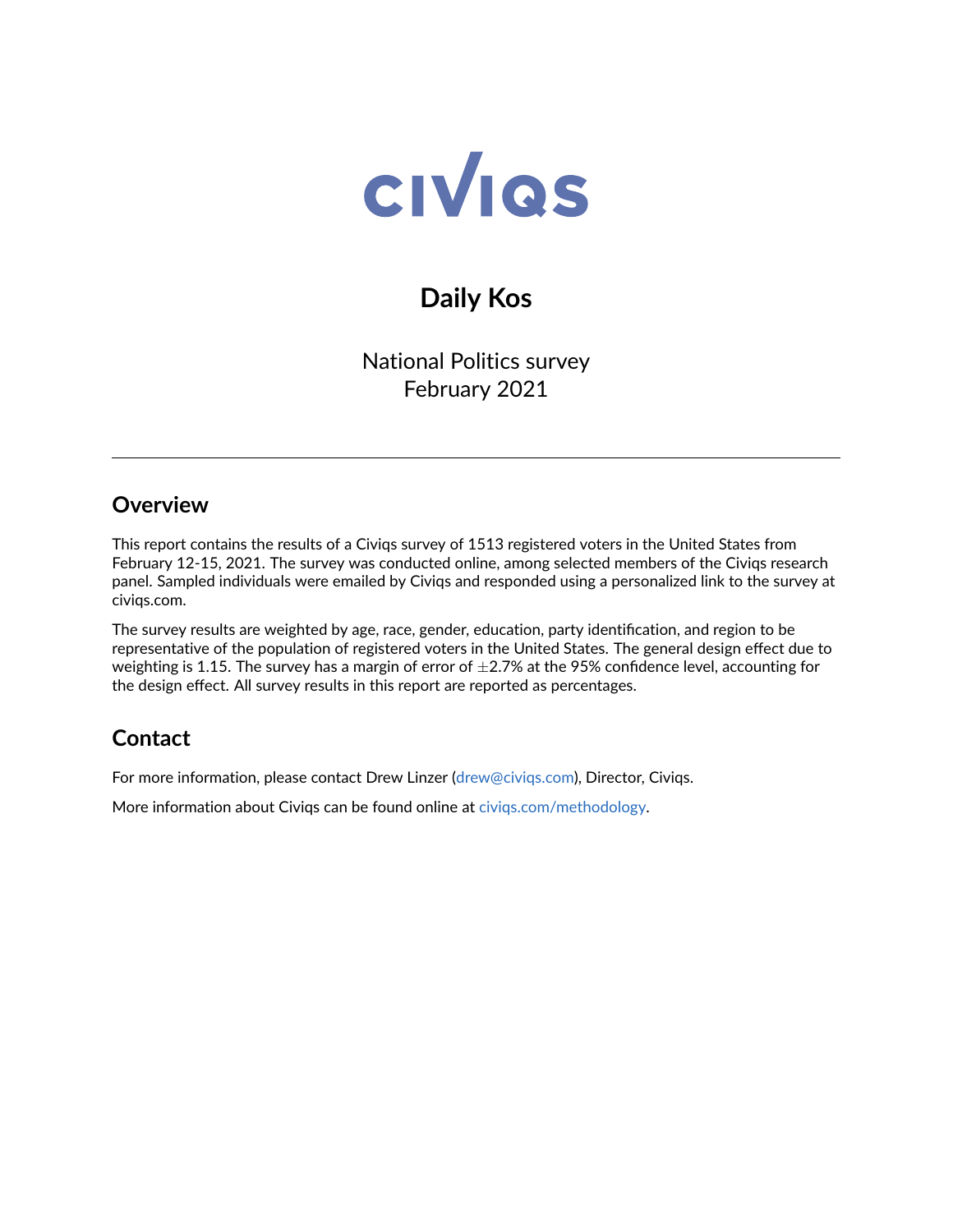#### **Topline Results**

1. If you voted for President Trump in the 2020 presidential election, do you think of yourself more as a:

Trump supporter 28% Republican Party supporter 15% I did not vote for President Trump in the 2020 election 55%  $Unsure$   $2\%$ 2. How much do you think President Trump is to blame for the attack on the U.S. Capitol on January 6? A great deal 53% Somewhat 3% A little 4% Not at all 40% Unsure 1% 3. Which of the following comes closest to how you feel about the House's impeachment charge that President Trump incited insurrection? Trump's conduct was grounds for impeachment 53% Some of Trump's conduct was improper, but it did not rise to the level of impeachment 12% Trump did nothing wrong 34% Unsure 1% 4. Would you favor or oppose the U.S. Senate barring Donald Trump from holding any federal office in the future? Yes, bar from holding office in the future 54% No, do not bar from holding office in the future 44% I do not have an opinion about this 2%  $Unsure$   $1\%$ 5. What is your opinion about the proposal for the U.S. Government to send \$1,400 to most Americans as a response to the coronavirus pandemic? I support it  $46%$ It should be higher 24% It should be lower 3% I don't support direct payments as a pandemic stimulus 20% Unsure 8% 6. As you may know, the Biden administration has proposed a \$1.9 trillion stimulus relief bill in response to the coronavirus pandemic. Do you support or oppose this bill? Support the stimulus bill 54%

Oppose the stimulus bill 33% Neither support nor oppose 8% Unsure 5%

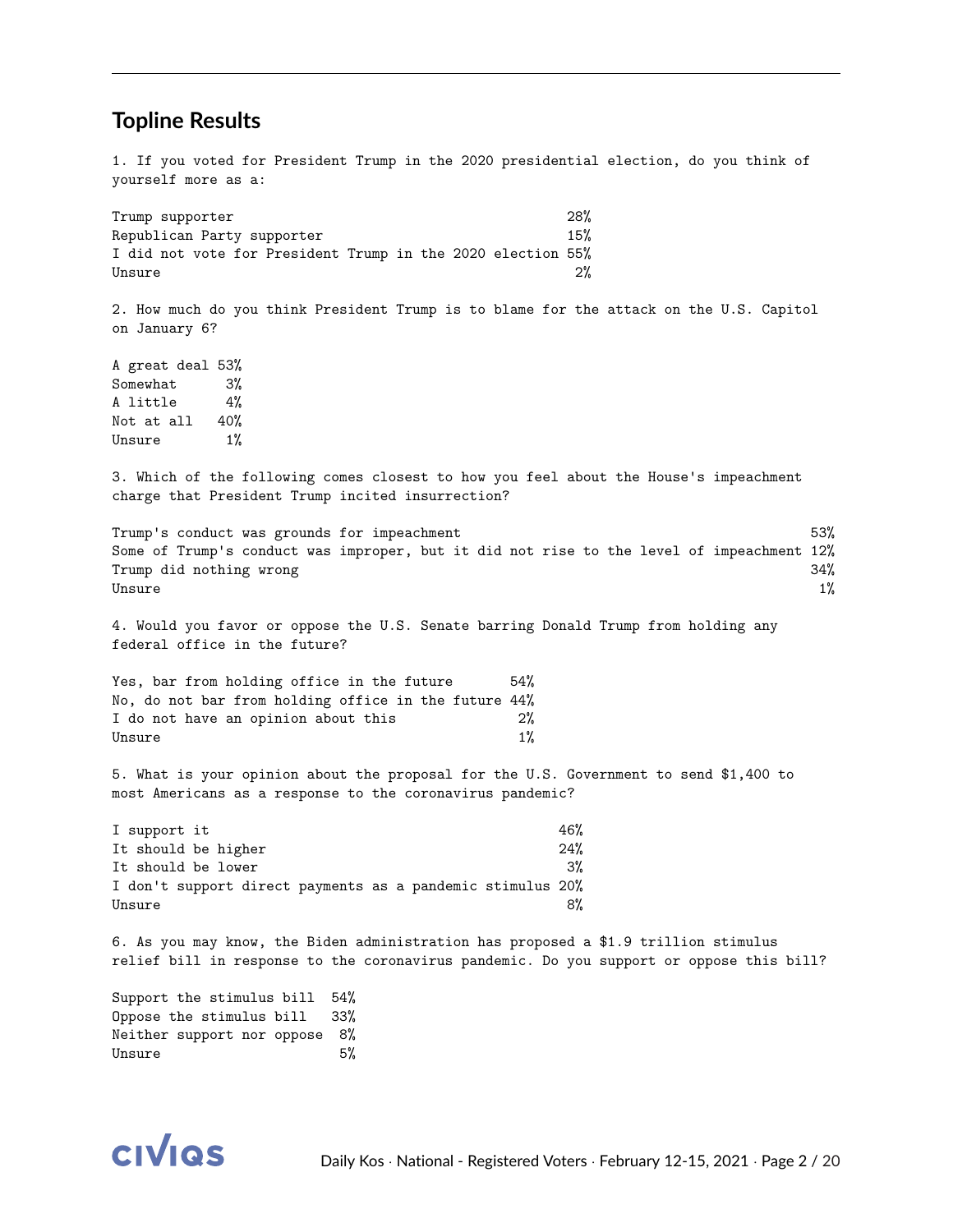7. As you may know, Senator Mitt Romney has proposed a bill to give families \$350 a month for each child under age six and \$250 a month for each child ages 6-17, with a maximum payment of \$1,250 a month. Do you support or oppose this proposal?

Support the proposal 39% Oppose the proposal 39% Neither support nor oppose 13% Unsure 8%

8. Which of the following is closest to your view of the cost of a college education? [College should be free / Students should be able to pay college tuition with loans and a part-time job / Students should be able to pay college tuition with loans and several years of a full-time job / If students want to attend college, they and their parents should be able to pay whatever colleges decide the tuition price is / Unsure]

| College should be free |  |  |  |  |                                                    |                                                                         |  | 36% |
|------------------------|--|--|--|--|----------------------------------------------------|-------------------------------------------------------------------------|--|-----|
|                        |  |  |  |  | Should be able to pay with loans and part-time job |                                                                         |  | 26% |
|                        |  |  |  |  | Should be able to pay with loans and full-time job |                                                                         |  | 14% |
|                        |  |  |  |  |                                                    | Should be able to pay whatever colleges decide the tuition price is 17% |  |     |
| Unsure                 |  |  |  |  |                                                    |                                                                         |  | 7%  |

9. Would you support or oppose the Biden administration cancelling \$50,000 in federal student loan debt for borrowers?

Support cancelling debt 49% Oppose cancelling debt 41% Neither support nor oppose 7% Unsure 3%

10. Have you noticed any unusual delays in postal service in the past several months?

|        |  |  | Yes, my mail has been somewhat delayed 44% |     |
|--------|--|--|--------------------------------------------|-----|
|        |  |  | Yes, my mail has been severely delayed 24% |     |
| No     |  |  |                                            | 29% |
| Unsure |  |  |                                            | 4%  |

11. Would you support or oppose the Biden administration removing most or all the current members of the USPS Board of Governors, including Postmaster General Louis DeJoy, and replacing them with new members?

Support replacing the USPS Board of Governors 49% Oppose replacing the USPS Board of Governors 18% Neither support nor oppose 22% Unsure  $11\%$ 

12. Do you watch MSNBC?

Yes, frequently 15% Yes, occasionally 23% I do not watch MSNBC 62%

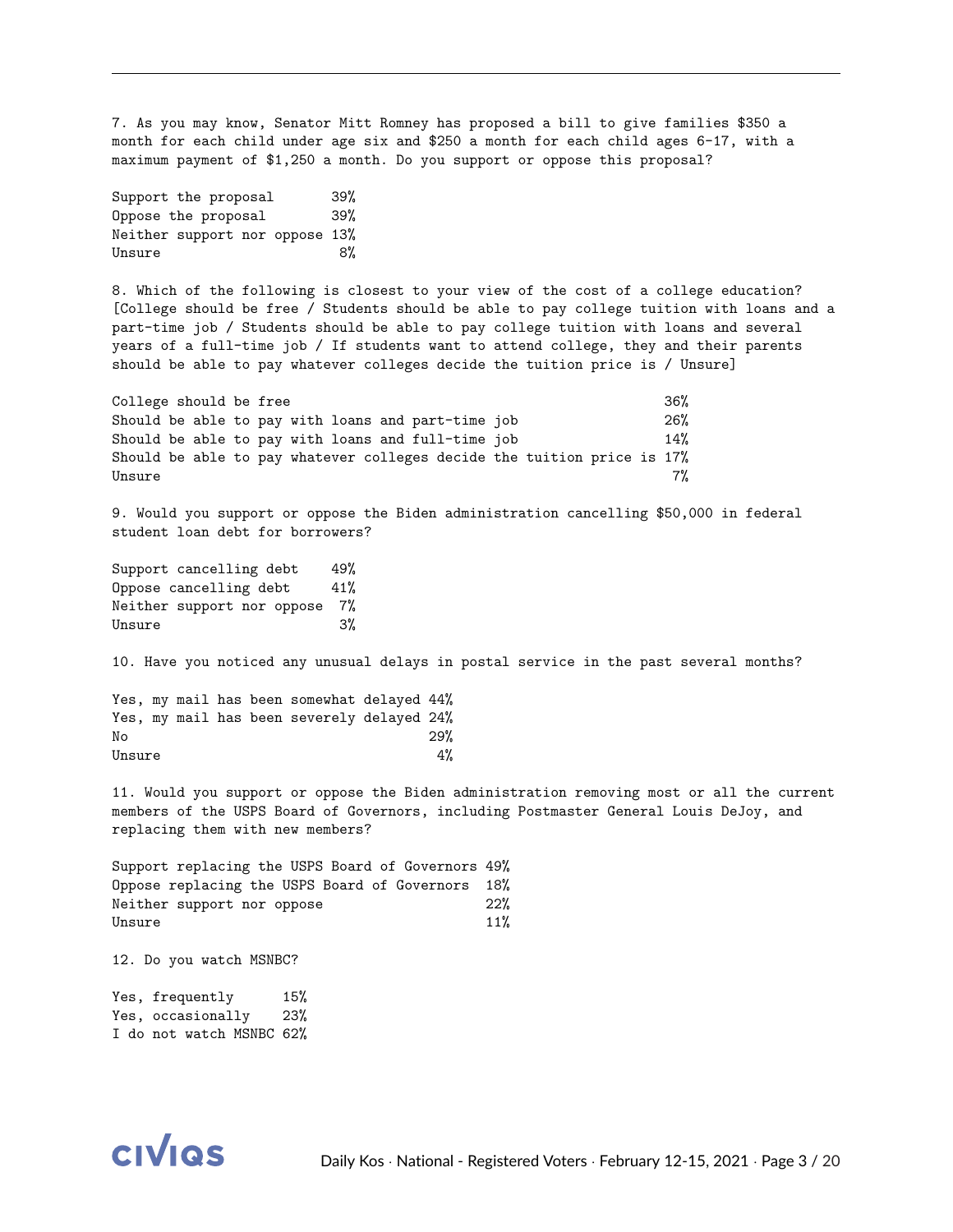13. Do you watch Fox News? Yes, frequently 9% Yes, occasionally 28% I do not watch Fox News 63% 14. Do you watch Newsmax? Yes, frequently 9% Yes, occasionally 18% I do not watch Newsmax 74% 15. Do you watch the One America News Network? Yes, frequently 8% Yes, occasionally 14% I do not watch One America News Network 78%

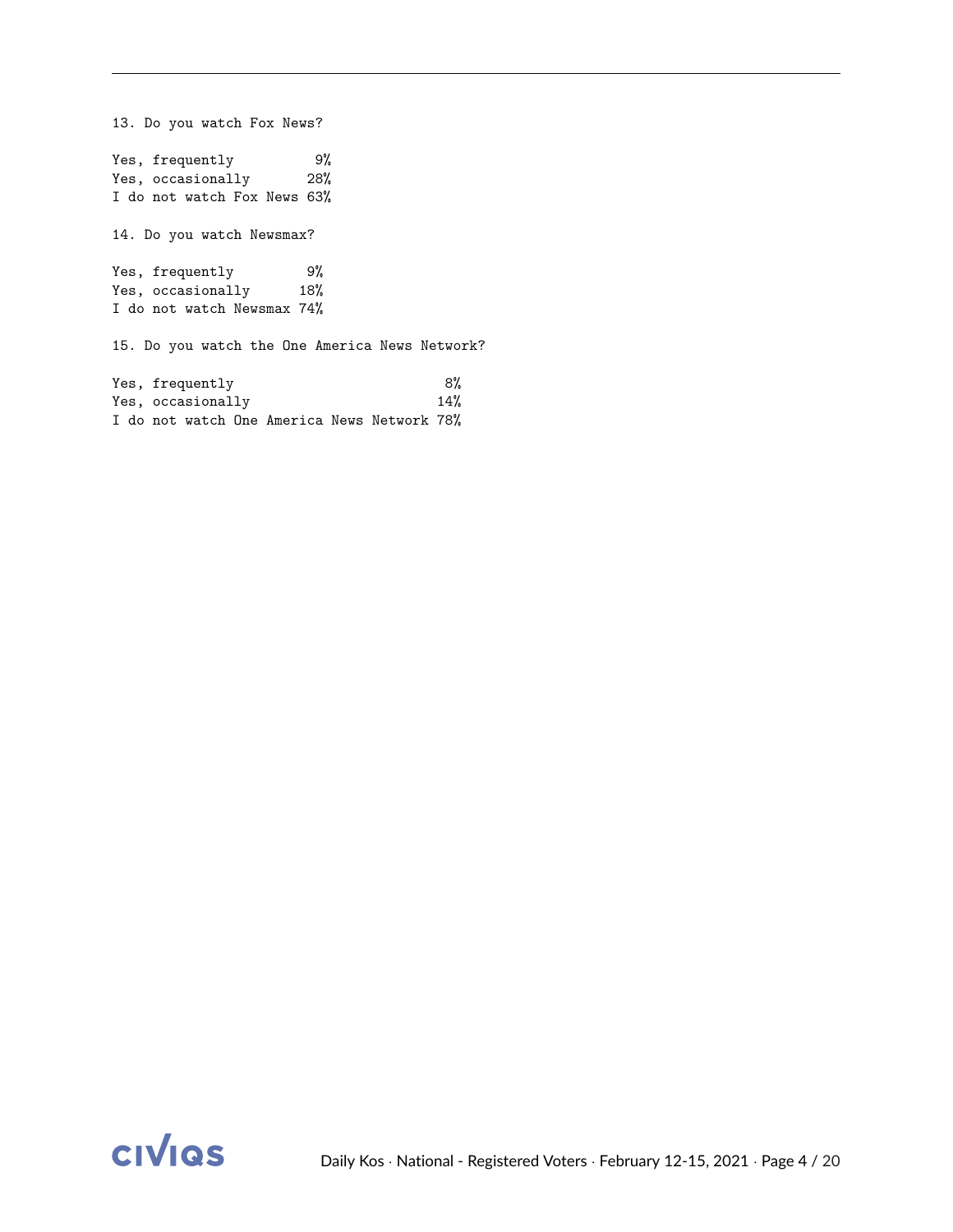## **Crosstabs**

1. If you voted for President Trump in the 2020 presidential election, do you think of yourself more as a:

|                            | Total |       |        | Democrat Republican Independent |       |                                                         | Female Male |       |                            |
|----------------------------|-------|-------|--------|---------------------------------|-------|---------------------------------------------------------|-------------|-------|----------------------------|
| Trump supporter            | 28%   |       | 2%     | 54%                             |       | 32%                                                     | 27%         | 28%   |                            |
| Republican Party supporter | 15%   |       | $1\%$  | 35%                             |       | 12%                                                     | 14%         | 17%   |                            |
| Did not vote for Trump     | 55%   |       | 96%    | 9%                              |       | 52%                                                     | 57%         | 53%   |                            |
| Unsure                     | 2%    |       | 0%     | 2%                              |       | 4%                                                      | $2\%$       | 3%    |                            |
|                            | Total |       |        | White Black Hispanic Other      |       |                                                         |             |       | White: Non-College College |
| Trump supporter            | 28%   | 34%   | 6%     | 15%                             | 28%   |                                                         |             | 38%   | 25%                        |
| Republican Party supporter | 15%   | 20%   | 5%     | 4%                              |       | 6%                                                      |             | 18%   | 23%                        |
| Did not vote for Trump     | 55%   | 44%   | 88%    | 80%                             | 60%   |                                                         |             | 42%   | 49%                        |
| Unsure                     | 2%    | 2%    | 1%     | $1\%$                           |       | 6%                                                      |             | 2%    | 3%                         |
|                            | Total |       |        |                                 |       | Non-College College grad Postgrad                       |             |       | Urban Suburban Rural       |
| Trump supporter            | 28%   |       | $31\%$ |                                 | 23%   | 18%                                                     | 18%         |       | 29%<br>30%                 |
| Republican Party supporter | 15%   |       | 14%    |                                 | 19%   | 15%                                                     | 16%         |       | 14%<br>17%                 |
| Did not vote for Trump     | 55%   |       | 53%    |                                 | 55%   | 64%                                                     | 65%         |       | 55%<br>$50\%$              |
| Unsure                     | 2%    |       | $2\%$  |                                 | $2\%$ | 3%                                                      | $1\%$       |       | 3%<br>2%                   |
|                            | Total |       |        | 18-34 35-49 50-64 65+           |       | Midwest Northeast South West                            |             |       |                            |
| Trump supporter            | 28%   | 19%   | 27%    | 28% 34%                         |       | 22%                                                     | 29%         | 31%   | 27%                        |
| Republican Party supporter | 15%   | 14%   | 16%    | 17% 15%                         |       | 18%                                                     | 15%         | 14%   | 16%                        |
| Did not vote for Trump     | 55%   | 63%   | 54%    | 53% 51%                         |       | 57%                                                     | 53%         | 54%   | 56%                        |
| Unsure                     | 2%    | $3\%$ | 3%     | 2%                              | $1\%$ | 3%                                                      | 3%          | 2%    | $1\%$                      |
|                            | Total |       |        |                                 |       | President 2020: Trump voter Republican voter Not Trump  |             |       |                            |
| Trump supporter            | 28%   |       |        |                                 |       | 100%                                                    |             | $0\%$ | 0%                         |
| Republican Party supporter | 15%   |       |        |                                 |       | $0\%$                                                   |             | 100%  | 0%                         |
| Did not vote for Trump     | 55%   |       |        |                                 |       | $0\%$                                                   |             | 0%    | 100%                       |
| Unsure                     | 2%    |       |        |                                 |       | 0%                                                      |             | $0\%$ | 0%                         |
|                            | Total |       |        |                                 |       | Watch Fox News: Frequently Occasionally Don't watch Fox |             |       |                            |
| Trump supporter            | 28%   |       |        |                                 | 55%   |                                                         | 36%         |       | 20%                        |
| Republican Party supporter | 15%   |       |        |                                 | 37%   |                                                         | 22%         |       | 9%                         |
| Did not vote for Trump     | 55%   |       |        |                                 |       | 5%                                                      | 41%         |       | 68%                        |
| Unsure                     | 2%    |       |        |                                 |       | $3\%$                                                   | $1\%$       |       | 2%                         |
|                            | Total |       |        |                                 |       | Watch MSNBC: Frequently Occasionally Don't watch MSNBC  |             |       |                            |
| Trump supporter            | 28%   |       |        |                                 | $2\%$ |                                                         | 4%          |       | 43%                        |
| Republican Party supporter | 15%   |       |        |                                 | $0\%$ |                                                         | 6%          |       | 22%                        |
| Did not vote for Trump     | 55%   |       |        |                                 | 98%   |                                                         | 88%         |       | 32%                        |
| Unsure                     | 2%    |       |        |                                 | $0\%$ |                                                         | 2%          |       | $3\%$                      |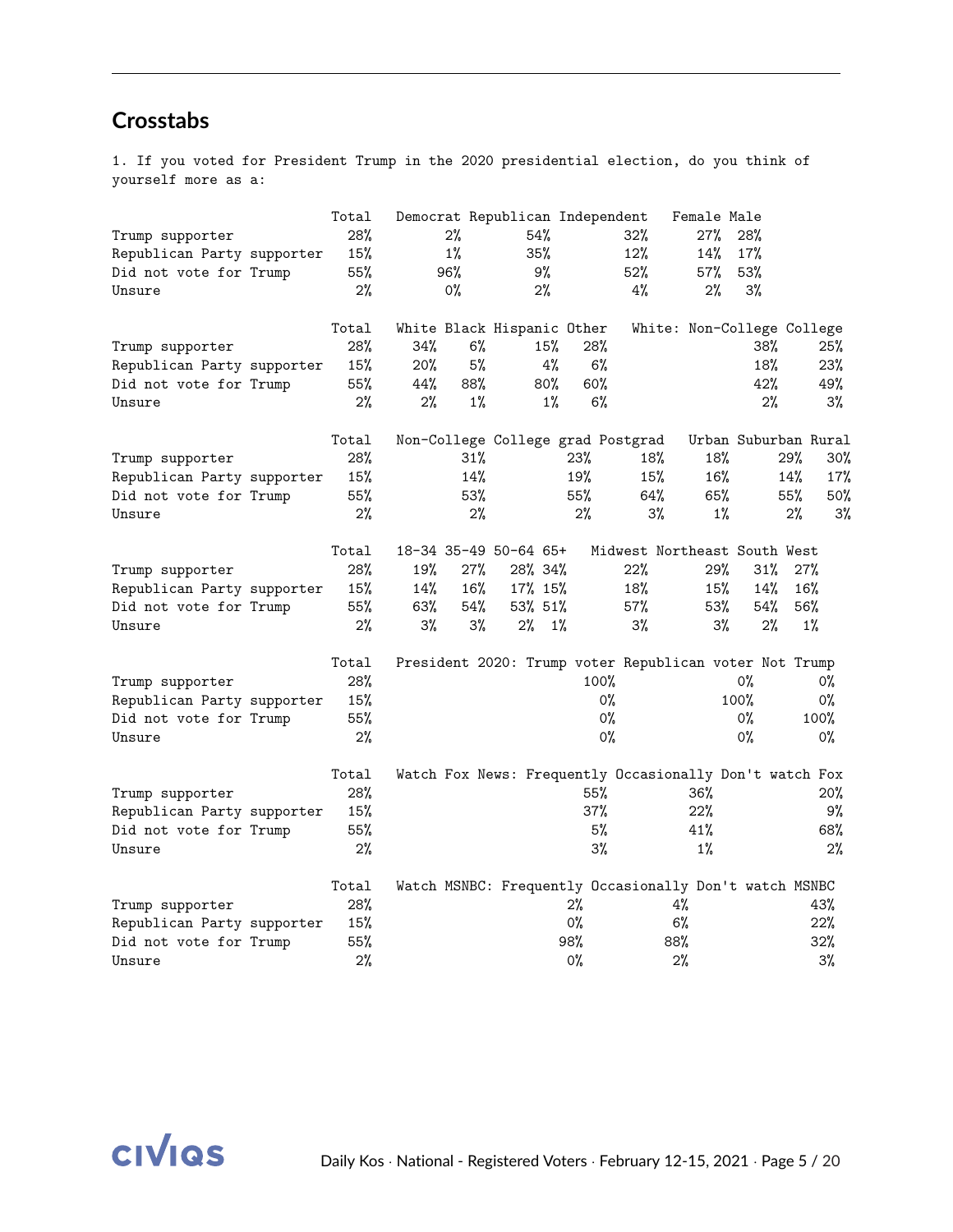2. How much do you think President Trump is to blame for the attack on the U.S. Capitol on January 6?

| 53%<br>94%<br>9%<br>47%<br>56%<br>49%<br>A great deal<br>$3\%$<br>3%<br>2%<br>3%<br>2%<br>4%<br>Somewhat<br>4%<br>7%<br>4%<br>0%<br>8%<br>2%<br>A little<br>4%<br>79%<br>45%<br>40%<br>40%<br>40%<br>Not at all<br>0%<br>$1\%$<br>$1\%$<br>$1\%$<br>$1\%$<br>$1\%$<br>Unsure<br>White Black Hispanic Other<br>Total<br>White: Non-College College<br>53%<br>42%<br>87%<br>77%<br>58%<br>39%<br>47%<br>A great deal<br>$3\%$<br>3%<br>3%<br>$1\%$<br>$1\%$<br>2%<br>Somewhat<br>4%<br>5%<br>$1\%$<br>2%<br>4%<br>2%<br>4%<br>$6\%$<br>A little<br>49%<br>11%<br>52%<br>40%<br>$20\%$<br>38%<br>43%<br>Not at all<br>$1\%$<br>$1\%$<br>0%<br>$1\%$<br>Unsure<br>0%<br>0%<br>$1\%$<br>Non-College College grad Postgrad<br>Urban Suburban Rural<br>Total<br>53%<br>53%<br>61%<br>63%<br>53%<br>51%<br>48%<br>A great deal<br>2%<br>2%<br>6%<br>$3\%$<br>3%<br>3%<br>3%<br>Somewhat<br>$3\%$<br>$3\%$<br>5%<br>6%<br>4%<br>$4\%$<br>4%<br>A little<br>29%<br>43%<br>27%<br>40%<br>40%<br>40%<br>44%<br>Not at all<br>$1\%$<br>$1\%$<br>0%<br>$1\%$<br>$1\%$<br>$0\%$<br>$1\%$<br>Unsure<br>18-34 35-49 50-64 65+<br>Midwest Northeast South West<br>Total<br>53%<br>56%<br>51%<br>53% 52%<br>54%<br>49%<br>53%<br>53%<br>A great deal<br>2%<br>$3\%$<br>3%<br>4%<br>2%<br>3%<br>$1\%$<br>3%<br>4%<br>Somewhat<br>3%<br>5%<br>4%<br>4%<br>6%<br>4%<br>4%<br>3%<br>$4\%$<br>A little<br>$33\%$<br>41%<br>42% 41%<br>39%<br>42%<br>40%<br>40%<br>39%<br>Not at all<br>$1\%$<br>$1\%$ 0%<br>$1\%$<br>$1\%$<br>$1\%$<br>$1\%$<br>$1\%$<br>0%<br>Unsure<br>President 2020: Trump voter Republican voter Not Trump<br>Total<br>53%<br>$1\%$<br>5%<br>94%<br>A great deal<br>$1\%$<br>5%<br>3%<br>3%<br>Somewhat<br>3%<br>4%<br>14%<br>$1\%$<br>A little<br>95%<br>2%<br>74%<br>Not at all<br>40%<br>$1\%$<br>$1\%$<br>2%<br>0%<br>Unsure<br>Watch Fox News: Frequently Occasionally Don't watch Fox<br>Total<br>6%<br>66%<br>53%<br>37%<br>A great deal<br>$5\%$<br>$3\%$<br>$2\%$<br>3%<br>Somewhat<br>11%<br>5%<br>$2\%$<br>A little<br>4%<br>78%<br>53%<br>29%<br>40%<br>Not at all<br>$1\%$<br>0%<br>$1\%$<br>$1\%$<br>Unsure<br>Watch MSNBC: Frequently Occasionally Don't watch MSNBC<br>Total<br>53%<br>97%<br>86%<br>29%<br>A great deal<br>$1\%$<br>$2\%$<br>$3\%$<br>3%<br>Somewhat | Total |  | Democrat Republican Independent |  | Female Male |  |
|------------------------------------------------------------------------------------------------------------------------------------------------------------------------------------------------------------------------------------------------------------------------------------------------------------------------------------------------------------------------------------------------------------------------------------------------------------------------------------------------------------------------------------------------------------------------------------------------------------------------------------------------------------------------------------------------------------------------------------------------------------------------------------------------------------------------------------------------------------------------------------------------------------------------------------------------------------------------------------------------------------------------------------------------------------------------------------------------------------------------------------------------------------------------------------------------------------------------------------------------------------------------------------------------------------------------------------------------------------------------------------------------------------------------------------------------------------------------------------------------------------------------------------------------------------------------------------------------------------------------------------------------------------------------------------------------------------------------------------------------------------------------------------------------------------------------------------------------------------------------------------------------------------------------------------------------------------------------------------------------------------------------------------------------------------------------------------------------------------------------------------------------------------------------------------------------------------------------------------------------------------------------------------|-------|--|---------------------------------|--|-------------|--|
|                                                                                                                                                                                                                                                                                                                                                                                                                                                                                                                                                                                                                                                                                                                                                                                                                                                                                                                                                                                                                                                                                                                                                                                                                                                                                                                                                                                                                                                                                                                                                                                                                                                                                                                                                                                                                                                                                                                                                                                                                                                                                                                                                                                                                                                                                    |       |  |                                 |  |             |  |
|                                                                                                                                                                                                                                                                                                                                                                                                                                                                                                                                                                                                                                                                                                                                                                                                                                                                                                                                                                                                                                                                                                                                                                                                                                                                                                                                                                                                                                                                                                                                                                                                                                                                                                                                                                                                                                                                                                                                                                                                                                                                                                                                                                                                                                                                                    |       |  |                                 |  |             |  |
|                                                                                                                                                                                                                                                                                                                                                                                                                                                                                                                                                                                                                                                                                                                                                                                                                                                                                                                                                                                                                                                                                                                                                                                                                                                                                                                                                                                                                                                                                                                                                                                                                                                                                                                                                                                                                                                                                                                                                                                                                                                                                                                                                                                                                                                                                    |       |  |                                 |  |             |  |
|                                                                                                                                                                                                                                                                                                                                                                                                                                                                                                                                                                                                                                                                                                                                                                                                                                                                                                                                                                                                                                                                                                                                                                                                                                                                                                                                                                                                                                                                                                                                                                                                                                                                                                                                                                                                                                                                                                                                                                                                                                                                                                                                                                                                                                                                                    |       |  |                                 |  |             |  |
|                                                                                                                                                                                                                                                                                                                                                                                                                                                                                                                                                                                                                                                                                                                                                                                                                                                                                                                                                                                                                                                                                                                                                                                                                                                                                                                                                                                                                                                                                                                                                                                                                                                                                                                                                                                                                                                                                                                                                                                                                                                                                                                                                                                                                                                                                    |       |  |                                 |  |             |  |
|                                                                                                                                                                                                                                                                                                                                                                                                                                                                                                                                                                                                                                                                                                                                                                                                                                                                                                                                                                                                                                                                                                                                                                                                                                                                                                                                                                                                                                                                                                                                                                                                                                                                                                                                                                                                                                                                                                                                                                                                                                                                                                                                                                                                                                                                                    |       |  |                                 |  |             |  |
|                                                                                                                                                                                                                                                                                                                                                                                                                                                                                                                                                                                                                                                                                                                                                                                                                                                                                                                                                                                                                                                                                                                                                                                                                                                                                                                                                                                                                                                                                                                                                                                                                                                                                                                                                                                                                                                                                                                                                                                                                                                                                                                                                                                                                                                                                    |       |  |                                 |  |             |  |
|                                                                                                                                                                                                                                                                                                                                                                                                                                                                                                                                                                                                                                                                                                                                                                                                                                                                                                                                                                                                                                                                                                                                                                                                                                                                                                                                                                                                                                                                                                                                                                                                                                                                                                                                                                                                                                                                                                                                                                                                                                                                                                                                                                                                                                                                                    |       |  |                                 |  |             |  |
|                                                                                                                                                                                                                                                                                                                                                                                                                                                                                                                                                                                                                                                                                                                                                                                                                                                                                                                                                                                                                                                                                                                                                                                                                                                                                                                                                                                                                                                                                                                                                                                                                                                                                                                                                                                                                                                                                                                                                                                                                                                                                                                                                                                                                                                                                    |       |  |                                 |  |             |  |
|                                                                                                                                                                                                                                                                                                                                                                                                                                                                                                                                                                                                                                                                                                                                                                                                                                                                                                                                                                                                                                                                                                                                                                                                                                                                                                                                                                                                                                                                                                                                                                                                                                                                                                                                                                                                                                                                                                                                                                                                                                                                                                                                                                                                                                                                                    |       |  |                                 |  |             |  |
|                                                                                                                                                                                                                                                                                                                                                                                                                                                                                                                                                                                                                                                                                                                                                                                                                                                                                                                                                                                                                                                                                                                                                                                                                                                                                                                                                                                                                                                                                                                                                                                                                                                                                                                                                                                                                                                                                                                                                                                                                                                                                                                                                                                                                                                                                    |       |  |                                 |  |             |  |
|                                                                                                                                                                                                                                                                                                                                                                                                                                                                                                                                                                                                                                                                                                                                                                                                                                                                                                                                                                                                                                                                                                                                                                                                                                                                                                                                                                                                                                                                                                                                                                                                                                                                                                                                                                                                                                                                                                                                                                                                                                                                                                                                                                                                                                                                                    |       |  |                                 |  |             |  |
|                                                                                                                                                                                                                                                                                                                                                                                                                                                                                                                                                                                                                                                                                                                                                                                                                                                                                                                                                                                                                                                                                                                                                                                                                                                                                                                                                                                                                                                                                                                                                                                                                                                                                                                                                                                                                                                                                                                                                                                                                                                                                                                                                                                                                                                                                    |       |  |                                 |  |             |  |
|                                                                                                                                                                                                                                                                                                                                                                                                                                                                                                                                                                                                                                                                                                                                                                                                                                                                                                                                                                                                                                                                                                                                                                                                                                                                                                                                                                                                                                                                                                                                                                                                                                                                                                                                                                                                                                                                                                                                                                                                                                                                                                                                                                                                                                                                                    |       |  |                                 |  |             |  |
|                                                                                                                                                                                                                                                                                                                                                                                                                                                                                                                                                                                                                                                                                                                                                                                                                                                                                                                                                                                                                                                                                                                                                                                                                                                                                                                                                                                                                                                                                                                                                                                                                                                                                                                                                                                                                                                                                                                                                                                                                                                                                                                                                                                                                                                                                    |       |  |                                 |  |             |  |
|                                                                                                                                                                                                                                                                                                                                                                                                                                                                                                                                                                                                                                                                                                                                                                                                                                                                                                                                                                                                                                                                                                                                                                                                                                                                                                                                                                                                                                                                                                                                                                                                                                                                                                                                                                                                                                                                                                                                                                                                                                                                                                                                                                                                                                                                                    |       |  |                                 |  |             |  |
|                                                                                                                                                                                                                                                                                                                                                                                                                                                                                                                                                                                                                                                                                                                                                                                                                                                                                                                                                                                                                                                                                                                                                                                                                                                                                                                                                                                                                                                                                                                                                                                                                                                                                                                                                                                                                                                                                                                                                                                                                                                                                                                                                                                                                                                                                    |       |  |                                 |  |             |  |
|                                                                                                                                                                                                                                                                                                                                                                                                                                                                                                                                                                                                                                                                                                                                                                                                                                                                                                                                                                                                                                                                                                                                                                                                                                                                                                                                                                                                                                                                                                                                                                                                                                                                                                                                                                                                                                                                                                                                                                                                                                                                                                                                                                                                                                                                                    |       |  |                                 |  |             |  |
|                                                                                                                                                                                                                                                                                                                                                                                                                                                                                                                                                                                                                                                                                                                                                                                                                                                                                                                                                                                                                                                                                                                                                                                                                                                                                                                                                                                                                                                                                                                                                                                                                                                                                                                                                                                                                                                                                                                                                                                                                                                                                                                                                                                                                                                                                    |       |  |                                 |  |             |  |
|                                                                                                                                                                                                                                                                                                                                                                                                                                                                                                                                                                                                                                                                                                                                                                                                                                                                                                                                                                                                                                                                                                                                                                                                                                                                                                                                                                                                                                                                                                                                                                                                                                                                                                                                                                                                                                                                                                                                                                                                                                                                                                                                                                                                                                                                                    |       |  |                                 |  |             |  |
|                                                                                                                                                                                                                                                                                                                                                                                                                                                                                                                                                                                                                                                                                                                                                                                                                                                                                                                                                                                                                                                                                                                                                                                                                                                                                                                                                                                                                                                                                                                                                                                                                                                                                                                                                                                                                                                                                                                                                                                                                                                                                                                                                                                                                                                                                    |       |  |                                 |  |             |  |
|                                                                                                                                                                                                                                                                                                                                                                                                                                                                                                                                                                                                                                                                                                                                                                                                                                                                                                                                                                                                                                                                                                                                                                                                                                                                                                                                                                                                                                                                                                                                                                                                                                                                                                                                                                                                                                                                                                                                                                                                                                                                                                                                                                                                                                                                                    |       |  |                                 |  |             |  |
|                                                                                                                                                                                                                                                                                                                                                                                                                                                                                                                                                                                                                                                                                                                                                                                                                                                                                                                                                                                                                                                                                                                                                                                                                                                                                                                                                                                                                                                                                                                                                                                                                                                                                                                                                                                                                                                                                                                                                                                                                                                                                                                                                                                                                                                                                    |       |  |                                 |  |             |  |
|                                                                                                                                                                                                                                                                                                                                                                                                                                                                                                                                                                                                                                                                                                                                                                                                                                                                                                                                                                                                                                                                                                                                                                                                                                                                                                                                                                                                                                                                                                                                                                                                                                                                                                                                                                                                                                                                                                                                                                                                                                                                                                                                                                                                                                                                                    |       |  |                                 |  |             |  |
|                                                                                                                                                                                                                                                                                                                                                                                                                                                                                                                                                                                                                                                                                                                                                                                                                                                                                                                                                                                                                                                                                                                                                                                                                                                                                                                                                                                                                                                                                                                                                                                                                                                                                                                                                                                                                                                                                                                                                                                                                                                                                                                                                                                                                                                                                    |       |  |                                 |  |             |  |
|                                                                                                                                                                                                                                                                                                                                                                                                                                                                                                                                                                                                                                                                                                                                                                                                                                                                                                                                                                                                                                                                                                                                                                                                                                                                                                                                                                                                                                                                                                                                                                                                                                                                                                                                                                                                                                                                                                                                                                                                                                                                                                                                                                                                                                                                                    |       |  |                                 |  |             |  |
|                                                                                                                                                                                                                                                                                                                                                                                                                                                                                                                                                                                                                                                                                                                                                                                                                                                                                                                                                                                                                                                                                                                                                                                                                                                                                                                                                                                                                                                                                                                                                                                                                                                                                                                                                                                                                                                                                                                                                                                                                                                                                                                                                                                                                                                                                    |       |  |                                 |  |             |  |
|                                                                                                                                                                                                                                                                                                                                                                                                                                                                                                                                                                                                                                                                                                                                                                                                                                                                                                                                                                                                                                                                                                                                                                                                                                                                                                                                                                                                                                                                                                                                                                                                                                                                                                                                                                                                                                                                                                                                                                                                                                                                                                                                                                                                                                                                                    |       |  |                                 |  |             |  |
|                                                                                                                                                                                                                                                                                                                                                                                                                                                                                                                                                                                                                                                                                                                                                                                                                                                                                                                                                                                                                                                                                                                                                                                                                                                                                                                                                                                                                                                                                                                                                                                                                                                                                                                                                                                                                                                                                                                                                                                                                                                                                                                                                                                                                                                                                    |       |  |                                 |  |             |  |
|                                                                                                                                                                                                                                                                                                                                                                                                                                                                                                                                                                                                                                                                                                                                                                                                                                                                                                                                                                                                                                                                                                                                                                                                                                                                                                                                                                                                                                                                                                                                                                                                                                                                                                                                                                                                                                                                                                                                                                                                                                                                                                                                                                                                                                                                                    |       |  |                                 |  |             |  |
|                                                                                                                                                                                                                                                                                                                                                                                                                                                                                                                                                                                                                                                                                                                                                                                                                                                                                                                                                                                                                                                                                                                                                                                                                                                                                                                                                                                                                                                                                                                                                                                                                                                                                                                                                                                                                                                                                                                                                                                                                                                                                                                                                                                                                                                                                    |       |  |                                 |  |             |  |
|                                                                                                                                                                                                                                                                                                                                                                                                                                                                                                                                                                                                                                                                                                                                                                                                                                                                                                                                                                                                                                                                                                                                                                                                                                                                                                                                                                                                                                                                                                                                                                                                                                                                                                                                                                                                                                                                                                                                                                                                                                                                                                                                                                                                                                                                                    |       |  |                                 |  |             |  |
|                                                                                                                                                                                                                                                                                                                                                                                                                                                                                                                                                                                                                                                                                                                                                                                                                                                                                                                                                                                                                                                                                                                                                                                                                                                                                                                                                                                                                                                                                                                                                                                                                                                                                                                                                                                                                                                                                                                                                                                                                                                                                                                                                                                                                                                                                    |       |  |                                 |  |             |  |
|                                                                                                                                                                                                                                                                                                                                                                                                                                                                                                                                                                                                                                                                                                                                                                                                                                                                                                                                                                                                                                                                                                                                                                                                                                                                                                                                                                                                                                                                                                                                                                                                                                                                                                                                                                                                                                                                                                                                                                                                                                                                                                                                                                                                                                                                                    |       |  |                                 |  |             |  |
|                                                                                                                                                                                                                                                                                                                                                                                                                                                                                                                                                                                                                                                                                                                                                                                                                                                                                                                                                                                                                                                                                                                                                                                                                                                                                                                                                                                                                                                                                                                                                                                                                                                                                                                                                                                                                                                                                                                                                                                                                                                                                                                                                                                                                                                                                    |       |  |                                 |  |             |  |
|                                                                                                                                                                                                                                                                                                                                                                                                                                                                                                                                                                                                                                                                                                                                                                                                                                                                                                                                                                                                                                                                                                                                                                                                                                                                                                                                                                                                                                                                                                                                                                                                                                                                                                                                                                                                                                                                                                                                                                                                                                                                                                                                                                                                                                                                                    |       |  |                                 |  |             |  |
|                                                                                                                                                                                                                                                                                                                                                                                                                                                                                                                                                                                                                                                                                                                                                                                                                                                                                                                                                                                                                                                                                                                                                                                                                                                                                                                                                                                                                                                                                                                                                                                                                                                                                                                                                                                                                                                                                                                                                                                                                                                                                                                                                                                                                                                                                    |       |  |                                 |  |             |  |
|                                                                                                                                                                                                                                                                                                                                                                                                                                                                                                                                                                                                                                                                                                                                                                                                                                                                                                                                                                                                                                                                                                                                                                                                                                                                                                                                                                                                                                                                                                                                                                                                                                                                                                                                                                                                                                                                                                                                                                                                                                                                                                                                                                                                                                                                                    |       |  |                                 |  |             |  |
|                                                                                                                                                                                                                                                                                                                                                                                                                                                                                                                                                                                                                                                                                                                                                                                                                                                                                                                                                                                                                                                                                                                                                                                                                                                                                                                                                                                                                                                                                                                                                                                                                                                                                                                                                                                                                                                                                                                                                                                                                                                                                                                                                                                                                                                                                    |       |  |                                 |  |             |  |
|                                                                                                                                                                                                                                                                                                                                                                                                                                                                                                                                                                                                                                                                                                                                                                                                                                                                                                                                                                                                                                                                                                                                                                                                                                                                                                                                                                                                                                                                                                                                                                                                                                                                                                                                                                                                                                                                                                                                                                                                                                                                                                                                                                                                                                                                                    |       |  |                                 |  |             |  |
|                                                                                                                                                                                                                                                                                                                                                                                                                                                                                                                                                                                                                                                                                                                                                                                                                                                                                                                                                                                                                                                                                                                                                                                                                                                                                                                                                                                                                                                                                                                                                                                                                                                                                                                                                                                                                                                                                                                                                                                                                                                                                                                                                                                                                                                                                    |       |  |                                 |  |             |  |
|                                                                                                                                                                                                                                                                                                                                                                                                                                                                                                                                                                                                                                                                                                                                                                                                                                                                                                                                                                                                                                                                                                                                                                                                                                                                                                                                                                                                                                                                                                                                                                                                                                                                                                                                                                                                                                                                                                                                                                                                                                                                                                                                                                                                                                                                                    |       |  |                                 |  |             |  |
|                                                                                                                                                                                                                                                                                                                                                                                                                                                                                                                                                                                                                                                                                                                                                                                                                                                                                                                                                                                                                                                                                                                                                                                                                                                                                                                                                                                                                                                                                                                                                                                                                                                                                                                                                                                                                                                                                                                                                                                                                                                                                                                                                                                                                                                                                    |       |  |                                 |  |             |  |
|                                                                                                                                                                                                                                                                                                                                                                                                                                                                                                                                                                                                                                                                                                                                                                                                                                                                                                                                                                                                                                                                                                                                                                                                                                                                                                                                                                                                                                                                                                                                                                                                                                                                                                                                                                                                                                                                                                                                                                                                                                                                                                                                                                                                                                                                                    |       |  |                                 |  |             |  |
|                                                                                                                                                                                                                                                                                                                                                                                                                                                                                                                                                                                                                                                                                                                                                                                                                                                                                                                                                                                                                                                                                                                                                                                                                                                                                                                                                                                                                                                                                                                                                                                                                                                                                                                                                                                                                                                                                                                                                                                                                                                                                                                                                                                                                                                                                    |       |  |                                 |  |             |  |
| 0%<br>6%<br>A little<br>4%<br>$2\%$                                                                                                                                                                                                                                                                                                                                                                                                                                                                                                                                                                                                                                                                                                                                                                                                                                                                                                                                                                                                                                                                                                                                                                                                                                                                                                                                                                                                                                                                                                                                                                                                                                                                                                                                                                                                                                                                                                                                                                                                                                                                                                                                                                                                                                                |       |  |                                 |  |             |  |
| 2%<br>9%<br>61%<br>Not at all<br>40%                                                                                                                                                                                                                                                                                                                                                                                                                                                                                                                                                                                                                                                                                                                                                                                                                                                                                                                                                                                                                                                                                                                                                                                                                                                                                                                                                                                                                                                                                                                                                                                                                                                                                                                                                                                                                                                                                                                                                                                                                                                                                                                                                                                                                                               |       |  |                                 |  |             |  |
| 0%<br>$1\%$<br>Unsure<br>1%<br>1%                                                                                                                                                                                                                                                                                                                                                                                                                                                                                                                                                                                                                                                                                                                                                                                                                                                                                                                                                                                                                                                                                                                                                                                                                                                                                                                                                                                                                                                                                                                                                                                                                                                                                                                                                                                                                                                                                                                                                                                                                                                                                                                                                                                                                                                  |       |  |                                 |  |             |  |

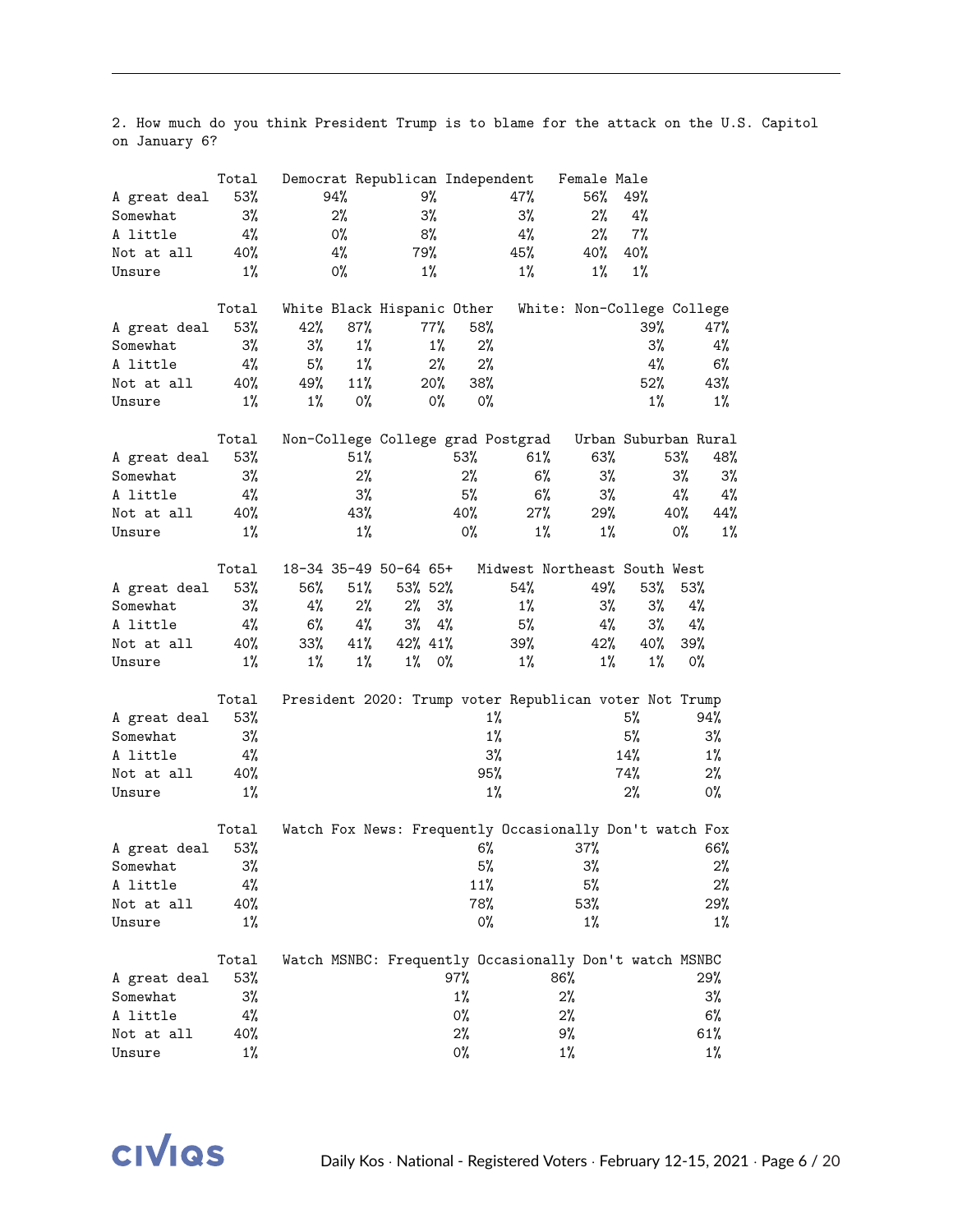3. Which of the following comes closest to how you feel about the House's impeachment charge that President Trump incited insurrection? [Trump's conduct was grounds for impeachment / Some of Trump's conduct was improper, but it did not rise to the level of impeachment / Trump did nothing wrong / Unsure]

|                                 | Total |                 |        | Democrat Republican Independent |       |       |                                                         | Female Male                |       |                      |
|---------------------------------|-------|-----------------|--------|---------------------------------|-------|-------|---------------------------------------------------------|----------------------------|-------|----------------------|
| Trump's conduct was impeachable | 53%   |                 | 95%    | 9%                              |       |       | 48%                                                     | 56%                        | 51%   |                      |
| Improper, but not impeachable   | 12%   |                 | 2%     | $22\%$                          |       |       | 14%                                                     | 10%                        | 14%   |                      |
| Trump did nothing wrong         | 34%   |                 | 2%     | 69%                             |       |       | 35%                                                     | 32%                        | 34%   |                      |
| Unsure                          | $1\%$ |                 | 0%     | $0\%$                           |       |       | $2\%$                                                   | $1\%$                      | $1\%$ |                      |
|                                 | Total |                 |        | White Black Hispanic Other      |       |       |                                                         | White: Non-College College |       |                      |
| Trump's conduct was impeachable | 53%   | 44%             | 85%    |                                 | 76%   | 60%   |                                                         |                            | 41%   | 49%                  |
| Improper, but not impeachable   | 12%   | 14 <sup>%</sup> | 6%     |                                 | 6%    | 16%   |                                                         |                            | 13%   | 16%                  |
| Trump did nothing wrong         | 34%   | 42%             | 8%     |                                 | 17%   | 24%   |                                                         |                            | 46%   | 35%                  |
| Unsure                          | $1\%$ | $1\%$           | 2%     |                                 | $0\%$ | $0\%$ |                                                         |                            | 1%    | $0\%$                |
|                                 | Total |                 |        |                                 |       |       | Non-College College grad Postgrad                       |                            |       | Urban Suburban Rural |
| Trump's conduct was impeachable | 53%   |                 | $52\%$ |                                 |       | 53%   | 63%                                                     | 65%                        |       | 52%<br>50%           |
| Improper, but not impeachable   | 12%   |                 | 11%    |                                 |       | 15%   | 13%                                                     | 11%                        |       | 12%<br>13%           |
| Trump did nothing wrong         | 34%   |                 | 37%    |                                 |       | 32%   | 22%                                                     | 24%                        |       | 34%<br>38%           |
| Unsure                          | $1\%$ |                 | $1\%$  |                                 |       | $1\%$ | $1\%$                                                   | $0\%$                      |       | 1%<br>0%             |
|                                 | Total |                 |        | 18-34 35-49 50-64 65+           |       |       | Midwest Northeast South West                            |                            |       |                      |
| Trump's conduct was impeachable | 53%   | 59%             | 51%    | 52% 52%                         |       |       | 55%                                                     | 50%                        | 53%   | 56%                  |
| Improper, but not impeachable   | 12%   | 13%             | 13%    | 12% 12%                         |       |       | 14%                                                     | 12%                        | 13%   | 9%                   |
| Trump did nothing wrong         | 34%   | 27%             | 34%    | 35% 36%                         |       |       | 30%                                                     | 36%                        | 33%   | 35%                  |
| Unsure                          | $1\%$ | $1\%$           | 2%     | $0\%$                           | 1%    |       | $1\%$                                                   | $1\%$                      | $1\%$ | $0\%$                |
|                                 | Total |                 |        |                                 |       |       | President 2020: Trump voter Republican voter Not Trump  |                            |       |                      |
| Trump's conduct was impeachable | 53%   |                 |        |                                 |       | $0\%$ |                                                         |                            | 5%    | 96%                  |
| Improper, but not impeachable   | 12%   |                 |        |                                 |       | 14%   |                                                         |                            | 38%   | 2%                   |
| Trump did nothing wrong         | 34%   |                 |        |                                 |       | 85%   |                                                         |                            | 56%   | $1\%$                |
| Unsure                          | $1\%$ |                 |        |                                 |       | $0\%$ |                                                         |                            | $1\%$ | $1\%$                |
|                                 | Total |                 |        |                                 |       |       | Watch Fox News: Frequently Occasionally Don't watch Fox |                            |       |                      |
| Trump's conduct was impeachable | 53%   |                 |        |                                 |       | 6%    |                                                         | 38%                        |       | 67%                  |
| Improper, but not impeachable   | 12%   |                 |        |                                 |       | 28%   |                                                         | 18%                        |       | 7%                   |
| Trump did nothing wrong         | 34%   |                 |        |                                 |       | 66%   |                                                         | 44%                        |       | 25%                  |
| Unsure                          | $1\%$ |                 |        |                                 |       | $0\%$ |                                                         | 1%                         |       | 1%                   |
|                                 | Total |                 |        |                                 |       |       | Watch MSNBC: Frequently Occasionally Don't watch MSNBC  |                            |       |                      |
| Trump's conduct was impeachable | 53%   |                 |        |                                 |       | 97%   |                                                         | 87%                        |       | 31%                  |
| Improper, but not impeachable   | 12%   |                 |        |                                 |       | $2\%$ |                                                         | 5%                         |       | 17%                  |
| Trump did nothing wrong         | 34%   |                 |        |                                 |       | $1\%$ |                                                         | $7\%$                      |       | 51%                  |
| Unsure                          | $1\%$ |                 |        |                                 |       | $0\%$ |                                                         | $0\%$                      |       | $1\%$                |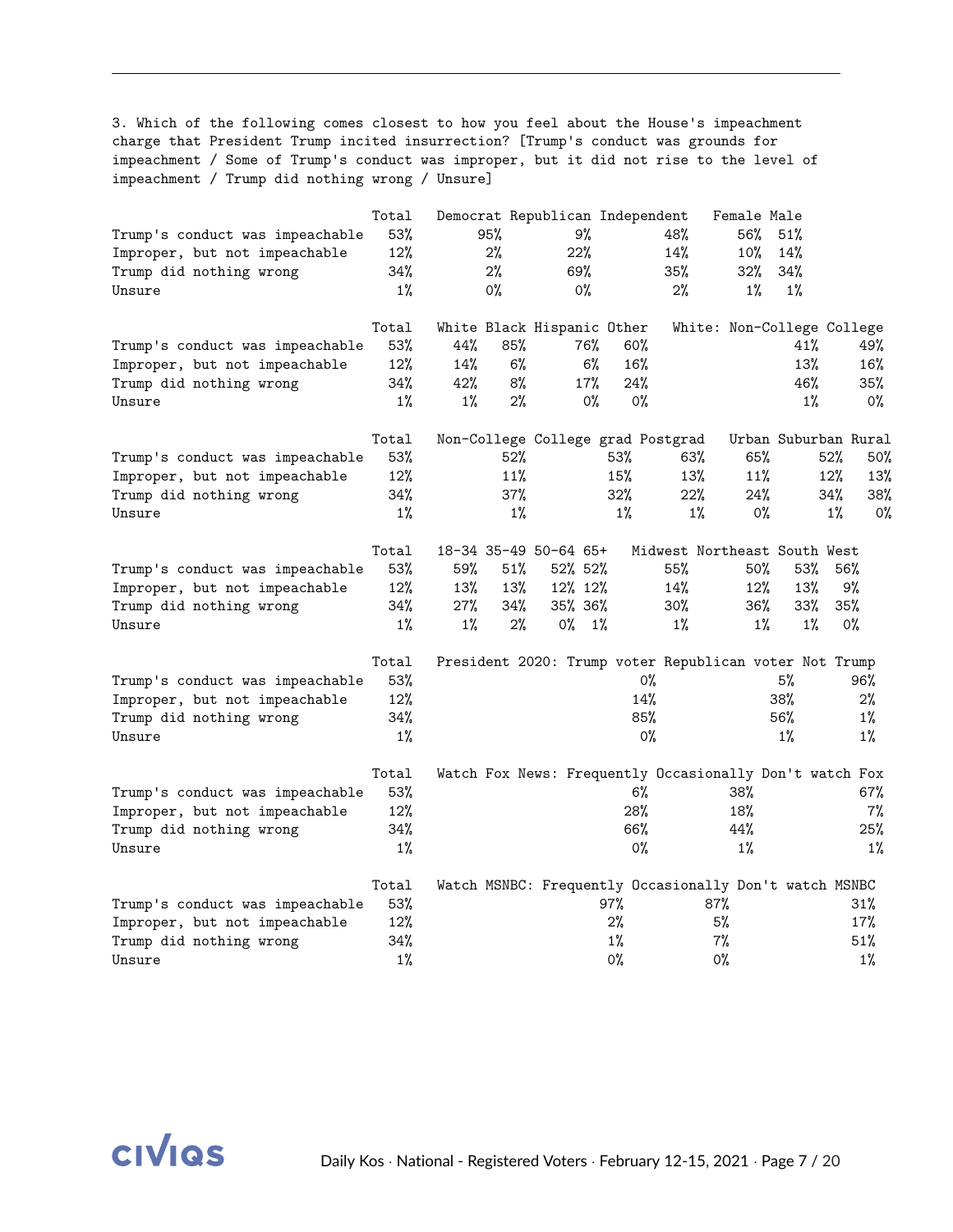4. Would you favor or oppose the U.S. Senate barring Donald Trump from holding any federal office in the future? [Yes, bar from holding office in the future / No, do not bar from holding office in the future / I do not have an opinion about this / Unsure]

|                                    | Total |       |       | Democrat Republican Independent |       |                                                         | Female Male                |                      |                |
|------------------------------------|-------|-------|-------|---------------------------------|-------|---------------------------------------------------------|----------------------------|----------------------|----------------|
| Yes, bar from holding office       | 54%   |       | 96%   | 10%                             |       | 48%                                                     | 56%                        | 52%                  |                |
| No, do not bar from holding office | 44%   |       | 4%    | 87%                             |       | 47%                                                     | 41%                        | 46%                  |                |
| No opinion                         | 2%    |       | 0%    | 2%                              |       | 4%                                                      | 2%                         | 2%                   |                |
| Unsure                             | $1\%$ |       | 0%    | $1\%$                           |       | $1\%$                                                   | $1\%$                      | 0%                   |                |
|                                    | Total |       |       | White Black Hispanic Other      |       |                                                         | White: Non-College College |                      |                |
| Yes, bar from holding office       | 54%   | 44%   | 86%   | 77%                             |       | 60%                                                     |                            | 41%                  | 49%            |
| No, do not bar from holding office | 44%   | 53%   | 13%   | 22%                             |       | 40%                                                     |                            | 56%                  | 48%            |
| No opinion                         | 2%    | 2%    | $1\%$ |                                 | 0%    | 0%                                                      |                            | 2%                   | 3%             |
| Unsure                             | $1\%$ | $1\%$ | 0%    |                                 | $1\%$ | $0\%$                                                   |                            | $1\%$                | 1%             |
|                                    | Total |       |       |                                 |       | Non-College College grad Postgrad                       |                            | Urban Suburban Rural |                |
| Yes, bar from holding office       | 54%   |       | 52%   |                                 | 54%   | 62%                                                     | 65%                        | 54%                  | 49%            |
| No, do not bar from holding office | 44%   |       | 46%   |                                 | 44%   | 34%                                                     | 34%                        | 43%                  | 48%            |
| No opinion                         | 2%    |       | 2%    |                                 | $1\%$ | 4%                                                      | $1\%$                      |                      | 2%<br>2%       |
| Unsure                             | $1\%$ |       | $1\%$ |                                 | $1\%$ | 0%                                                      | 0%                         |                      | $1\%$<br>$1\%$ |
|                                    | Total |       |       | 18-34 35-49 50-64 65+           |       | Midwest Northeast South West                            |                            |                      |                |
| Yes, bar from holding office       | 54%   | 61%   | 52%   | 53% 52%                         |       | 56%                                                     | 52%                        | 52%                  | 56%            |
| No, do not bar from holding office | 44%   | 36%   | 45%   | 45% 46%                         |       | 41%                                                     | 46%                        | 45%                  | 42%            |
| No opinion                         | 2%    | $3\%$ | $1\%$ | 2%                              | $1\%$ | 3%                                                      | $3\%$                      | $1\%$                | 2%             |
| Unsure                             | $1\%$ | 0%    | 2%    | $0\%$                           | 0%    | 0%                                                      | $0\%$                      | $1\%$                | $0\%$          |
|                                    | Total |       |       |                                 |       | President 2020: Trump voter Republican voter Not Trump  |                            |                      |                |
| Yes, bar from holding office       | 54%   |       |       |                                 |       | 0%                                                      |                            | 8%                   | 96%            |
| No, do not bar from holding office | 44%   |       |       |                                 |       | 99%                                                     |                            | 87%                  | $2\%$          |
| No opinion                         | 2%    |       |       |                                 |       | $1\%$                                                   |                            | 5%                   | $1\%$          |
| Unsure                             | $1\%$ |       |       |                                 |       | 0%                                                      |                            | 0%                   | $1\%$          |
|                                    | Total |       |       |                                 |       | Watch Fox News: Frequently Occasionally Don't watch Fox |                            |                      |                |
| Yes, bar from holding office       | 54%   |       |       |                                 |       | 8%                                                      | 40%                        |                      | 67%            |
| No, do not bar from holding office | 44%   |       |       |                                 |       | 91%                                                     | 58%                        |                      | 31%            |
| No opinion                         | 2%    |       |       |                                 |       | 2%                                                      | 2%                         |                      | 2%             |
| Unsure                             | $1\%$ |       |       |                                 |       | 0%                                                      | $1\%$                      |                      | $1\%$          |
|                                    | Total |       |       |                                 |       | Watch MSNBC: Frequently Occasionally Don't watch MSNBC  |                            |                      |                |
| Yes, bar from holding office       | 54%   |       |       |                                 | 97%   |                                                         | 88%                        |                      | 31%            |
| No, do not bar from holding office | 44%   |       |       |                                 | 3%    |                                                         | 11%                        |                      | 66%            |
| No opinion                         | 2%    |       |       |                                 | 0%    |                                                         | 1%                         |                      | 3%             |
| Unsure                             | $1\%$ |       |       |                                 | $0\%$ |                                                         | $0\%$                      |                      | $1\%$          |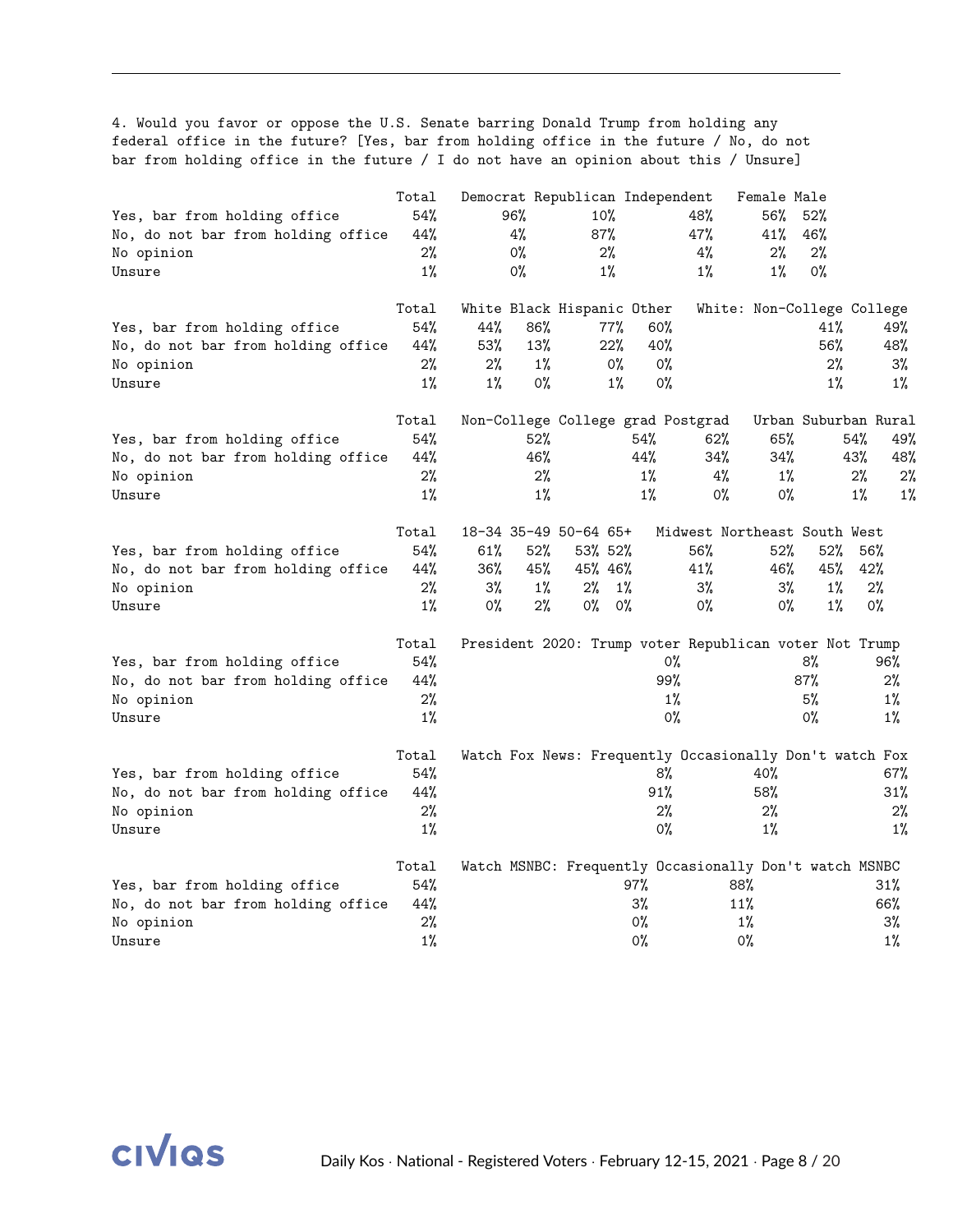5. What is your opinion about the proposal for the U.S. Government to send \$1,400 to most Americans as a response to the coronavirus pandemic?

|                               | Total |       |       | Democrat Republican Independent   |       |        |     | Female Male                                             |                      |        |        |
|-------------------------------|-------|-------|-------|-----------------------------------|-------|--------|-----|---------------------------------------------------------|----------------------|--------|--------|
| I support it                  | 46%   |       | 66%   | 28%                               |       |        | 40% | 49%                                                     | 44%                  |        |        |
| It should be higher           | 24%   |       | 30%   | 14%                               |       |        | 25% | 23%                                                     | 23%                  |        |        |
| It should be lower            | 3%    |       | $0\%$ | 5%                                |       |        | 3%  | 3%                                                      | 2%                   |        |        |
| Don't support direct payments | 20%   |       | 2%    | 40%                               |       |        | 22% | 17%                                                     | 23%                  |        |        |
| Unsure                        | 8%    |       | 2%    | 13%                               |       |        | 9%  | 9%                                                      | 8%                   |        |        |
|                               | Total |       |       | White Black Hispanic Other        |       |        |     | White: Non-College College                              |                      |        |        |
| I support it                  | 46%   | 41%   | 64%   |                                   | 58%   | $39\%$ |     |                                                         | 42%                  |        | 40%    |
| It should be higher           | 24%   | 22%   | 26%   |                                   | 25%   | 38%    |     |                                                         | 22%                  |        | $20\%$ |
| It should be lower            | 3%    | $3\%$ | $1\%$ |                                   | $1\%$ | 0%     |     |                                                         | 3%                   |        | 4%     |
| Don't support direct payments | 20%   | 24%   | 6%    |                                   | 13%   | 21%    |     |                                                         | 23%                  |        | 26%    |
| Unsure                        | 8%    | 10%   | 3%    |                                   | 4%    | 2%     |     |                                                         | 10%                  |        | 10%    |
|                               | Total |       |       | Non-College College grad Postgrad |       |        |     |                                                         | Urban Suburban Rural |        |        |
| I support it                  | 46%   |       | 48%   |                                   |       | 42%    | 44% | 48%                                                     |                      | 46%    | 49%    |
| It should be higher           | 24%   |       | 22%   |                                   |       | 27%    | 23% | 27%                                                     |                      | 24%    | 17%    |
| It should be lower            | 3%    |       | 2%    |                                   |       | 3%     | 3%  | $1\%$                                                   |                      | 3%     | 2%     |
| Don't support direct payments | 20%   |       | 20%   |                                   |       | 21%    | 20% | 18%                                                     |                      | $20\%$ | 23%    |
| Unsure                        | 8%    |       | 8%    |                                   |       | 7%     | 10% | 7%                                                      |                      | 7%     | 9%     |
|                               | Total |       |       | 18-34 35-49 50-64 65+             |       |        |     | Midwest Northeast South West                            |                      |        |        |
| I support it                  | 46%   | 28%   | 46%   | 57% 53%                           |       |        | 46% | 49%                                                     | 46%                  | 43%    |        |
| It should be higher           | 24%   | 45%   | 23%   | 15% 13%                           |       |        | 23% | 21%                                                     | 23%                  | 26%    |        |
| It should be lower            | 3%    | 0%    | 2%    | $3\%$ 4%                          |       |        | 2%  | 2%                                                      | 3%                   |        | $1\%$  |
| Don't support direct payments | 20%   | 19%   | 21%   | 19% 21%                           |       |        | 19% | 21%                                                     | 21%                  |        | 20%    |
| Unsure                        | 8%    | 7%    | 8%    | $6\%$ 9%                          |       |        | 9%  | $7\%$                                                   | $7\%$                |        | 9%     |
|                               | Total |       |       |                                   |       |        |     | President 2020: Trump voter Republican voter Not Trump  |                      |        |        |
| I support it                  | 46%   |       |       |                                   |       | 24%    |     |                                                         | 26%                  |        | 64%    |
| It should be higher           | 24%   |       |       |                                   |       | 19%    |     |                                                         | 11%                  |        | 29%    |
| It should be lower            | 3%    |       |       |                                   |       | 3%     |     |                                                         | 7%                   |        | $1\%$  |
| Don't support direct payments | 20%   |       |       |                                   |       | 40%    |     |                                                         | 45%                  |        | 2%     |
| Unsure                        | 8%    |       |       |                                   |       | 14%    |     |                                                         | 10%                  |        | 4%     |
|                               | Total |       |       |                                   |       |        |     | Watch Fox News: Frequently Occasionally Don't watch Fox |                      |        |        |
| I support it                  | 46%   |       |       |                                   |       | $32\%$ |     | 44%                                                     |                      |        | 49%    |
| It should be higher           | 24%   |       |       |                                   |       | 9%     |     | 17%                                                     |                      |        | 29%    |
| It should be lower            | $3\%$ |       |       |                                   |       | $7\%$  |     | 4%                                                      |                      |        | $1\%$  |
| Don't support direct payments | 20%   |       |       |                                   |       | 39%    |     | 26%                                                     |                      |        | 15%    |
| Unsure                        | 8%    |       |       |                                   |       | 13%    |     | 10%                                                     |                      |        | 6%     |
|                               | Total |       |       |                                   |       |        |     | Watch MSNBC: Frequently Occasionally Don't watch MSNBC  |                      |        |        |
| I support it                  | 46%   |       |       |                                   |       | 80%    |     | 56%                                                     |                      |        | 34%    |
| It should be higher           | 24%   |       |       |                                   |       | 17%    |     | 28%                                                     |                      |        | 23%    |
| It should be lower            | 3%    |       |       |                                   |       | 0%     |     | 2%                                                      |                      |        | 3%     |
| Don't support direct payments | 20%   |       |       |                                   |       | $1\%$  |     | 9%                                                      |                      |        | 29%    |
| Unsure                        | 8%    |       |       |                                   |       | $1\%$  |     | $4\%$                                                   |                      |        | 11%    |

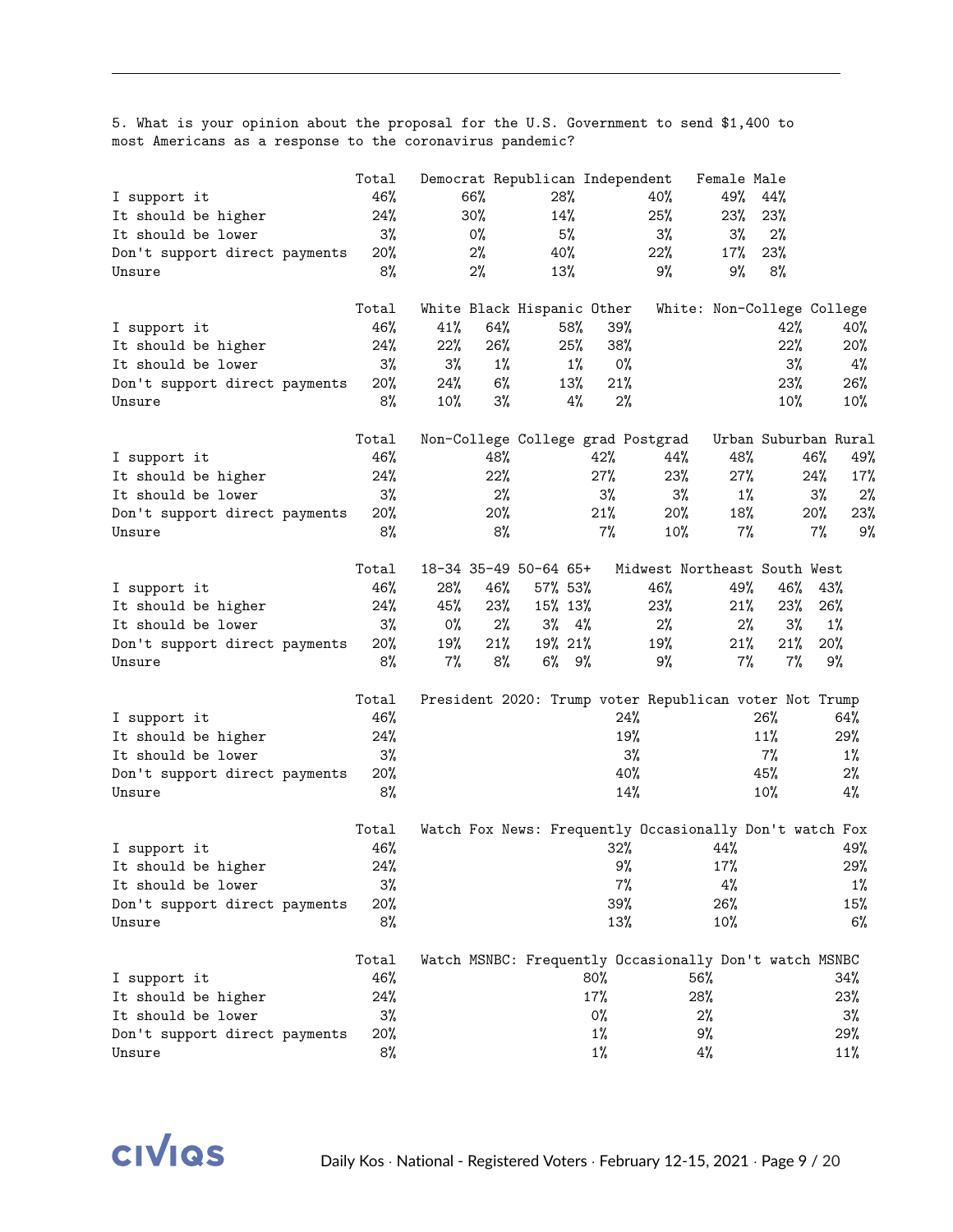6. As you may know, the Biden administration has proposed a \$1.9 trillion stimulus relief bill in response to the coronavirus pandemic. Do you support or oppose this bill?

|                            | Total  |     |       | Democrat Republican Independent                         |       |       |       | Female Male                  |                      |     |       |
|----------------------------|--------|-----|-------|---------------------------------------------------------|-------|-------|-------|------------------------------|----------------------|-----|-------|
| Support the stimulus bill  | 54%    |     | 93%   | 14%                                                     |       |       | 47%   | 56%                          | 52%                  |     |       |
| Oppose the stimulus bill   | 33%    |     | 4%    | 65%                                                     |       |       | 36%   | $30\%$                       | 35%                  |     |       |
| Neither support nor oppose | 8%     |     | $2\%$ | 13%                                                     |       |       | 11%   | 8%                           | 9%                   |     |       |
| Unsure                     | 5%     |     | $2\%$ | 8%                                                      |       |       | $7\%$ | 6%                           | 5%                   |     |       |
|                            | Total  |     |       | White Black Hispanic Other                              |       |       |       | White: Non-College College   |                      |     |       |
| Support the stimulus bill  | 54%    | 44% | 83%   |                                                         | 77%   | 61%   |       |                              | 43%                  |     | 46%   |
| Oppose the stimulus bill   | 33%    | 40% | 13%   |                                                         | 17%   | 30%   |       |                              | 40%                  |     | 40%   |
| Neither support nor oppose | 8%     | 10% | 4%    |                                                         | 5%    | $3\%$ |       |                              | 11%                  |     | 8%    |
| Unsure                     | 5%     | 7%  | $1\%$ |                                                         | 2%    | 6%    |       |                              | $7\%$                |     | 7%    |
|                            | Total  |     |       | Non-College College grad Postgrad                       |       |       |       |                              | Urban Suburban Rural |     |       |
| Support the stimulus bill  | 54%    |     | 53%   |                                                         | 51%   |       | 58%   | 65%                          |                      | 52% | 49%   |
| Oppose the stimulus bill   | 33%    |     | 33%   |                                                         | 37%   |       | 25%   | 23%                          |                      | 35% | 36%   |
| Neither support nor oppose | 8%     |     | 8%    |                                                         |       | 5%    | 11%   | 8%                           |                      | 7%  | 11%   |
| Unsure                     | 5%     |     | 5%    |                                                         |       | 6%    | 6%    | 5%                           |                      | 6%  | 5%    |
|                            | Total  |     |       | 18-34 35-49 50-64 65+                                   |       |       |       | Midwest Northeast South West |                      |     |       |
| Support the stimulus bill  | 54%    | 57% | 52%   | 55% 51%                                                 |       |       | 55%   | 52%                          | 53%                  | 55% |       |
| Oppose the stimulus bill   | 33%    | 28% | 38%   | 30% 36%                                                 |       |       | 30%   | 36%                          | 35%                  | 31% |       |
| Neither support nor oppose | 8%     | 9%  | 6%    | 9%                                                      | 8%    |       | 9%    | $7\%$                        | 7%                   |     | 9%    |
| Unsure                     | 5%     | 7%  | 4%    | 6%                                                      | 4%    |       | 5%    | 5%                           | 5%                   |     | 6%    |
|                            | Total  |     |       | President 2020: Trump voter Republican voter Not Trump  |       |       |       |                              |                      |     |       |
| Support the stimulus bill  | 54%    |     |       |                                                         |       | 7%    |       |                              | 14%                  |     | 90%   |
| Oppose the stimulus bill   | $33\%$ |     |       |                                                         |       | 72%   |       |                              | $67\%$               |     | $3\%$ |
| Neither support nor oppose | 8%     |     |       |                                                         |       | 12%   |       |                              | 14%                  |     | 4%    |
| Unsure                     | 5%     |     |       |                                                         |       | 9%    |       |                              | 5%                   |     | 3%    |
|                            | Total  |     |       | Watch Fox News: Frequently Occasionally Don't watch Fox |       |       |       |                              |                      |     |       |
| Support the stimulus bill  | 54%    |     |       |                                                         |       | 13%   |       | 40%                          |                      |     | 65%   |
| Oppose the stimulus bill   | 33%    |     |       |                                                         |       | 60%   |       | 42%                          |                      |     | 25%   |
| Neither support nor oppose | 8%     |     |       |                                                         |       | 19%   |       | 10%                          |                      |     | 6%    |
| Unsure                     | 5%     |     |       |                                                         |       | 8%    |       | 8%                           |                      |     | 4%    |
|                            | Total  |     |       | Watch MSNBC: Frequently Occasionally Don't watch MSNBC  |       |       |       |                              |                      |     |       |
| Support the stimulus bill  | 54%    |     |       |                                                         | 96%   |       | 82%   |                              |                      |     | 33%   |
| Oppose the stimulus bill   | 33%    |     |       |                                                         | $1\%$ |       | 11%   |                              |                      |     | 49%   |
| Neither support nor oppose | 8%     |     |       |                                                         | 2%    |       | 4%    |                              |                      |     | 11%   |
| Unsure                     | 5%     |     |       |                                                         | $1\%$ |       | 3%    |                              |                      |     | 7%    |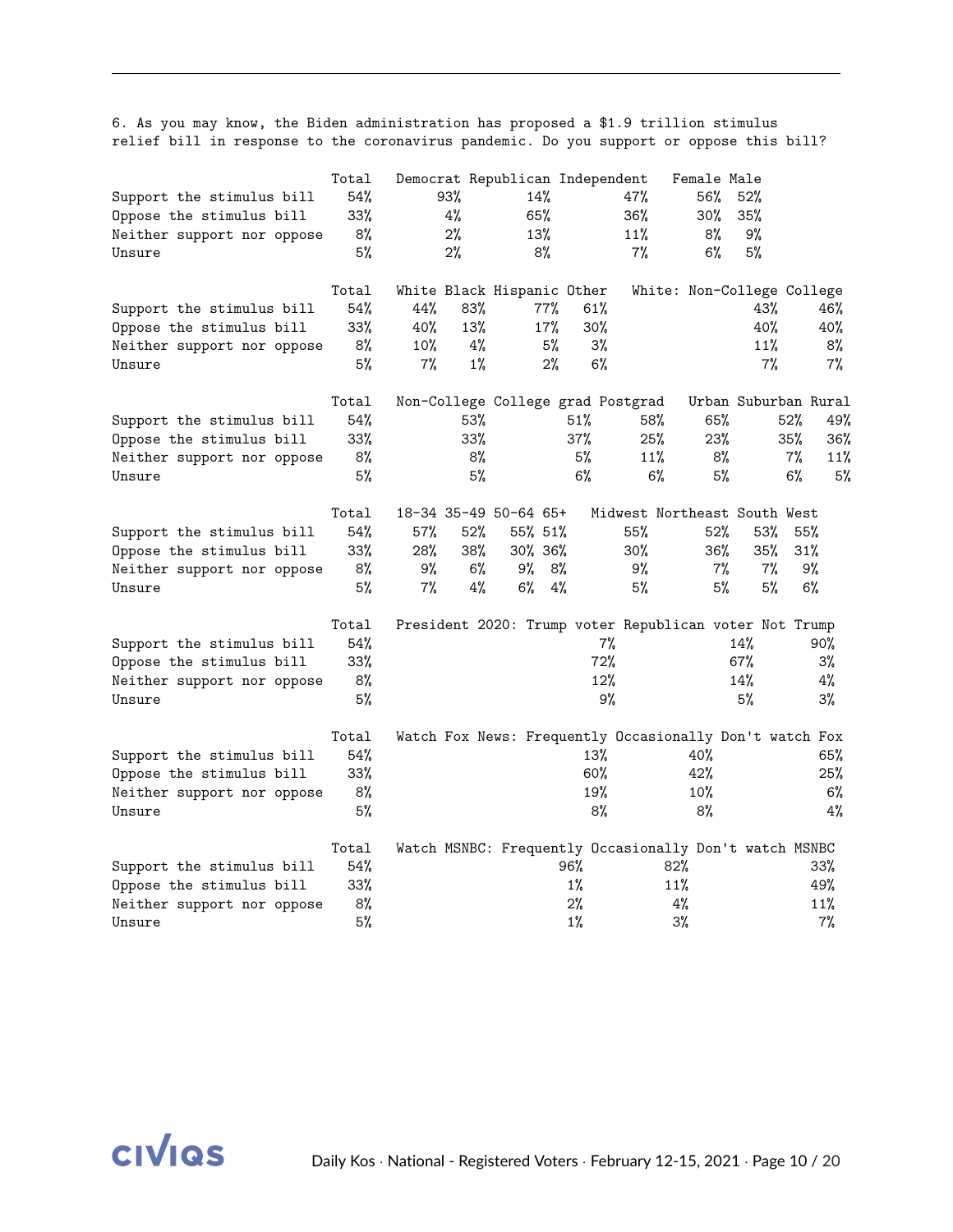7. As you may know, Senator Mitt Romney has proposed a bill to give families \$350 a month for each child under age six and \$250 a month for each child ages 6-17, with a maximum payment of \$1,250 a month. Do you support or oppose this proposal?

|                            | Total |     |        | Democrat Republican Independent   |       |       |                                                         | Female Male                |                      |     |     |
|----------------------------|-------|-----|--------|-----------------------------------|-------|-------|---------------------------------------------------------|----------------------------|----------------------|-----|-----|
| Support the proposal       | 39%   |     | 65%    | 15%                               |       |       | 33%                                                     | 40%                        | 39%                  |     |     |
| Oppose the proposal        | 39%   |     | 12%    | 68%                               |       |       | 43%                                                     | 36%                        | 42%                  |     |     |
| Neither support nor oppose | 13%   |     | 12%    | 12%                               |       |       | 16%                                                     | 13%                        | 14%                  |     |     |
| Unsure                     | 8%    |     | 10%    |                                   | 5%    |       | 9%                                                      | $10\%$                     | 6%                   |     |     |
|                            | Total |     |        | White Black Hispanic Other        |       |       |                                                         | White: Non-College College |                      |     |     |
| Support the proposal       | 39%   | 33% | 59%    |                                   | 52%   | 53%   |                                                         |                            | 31%                  |     | 36% |
| Oppose the proposal        | 39%   | 45% | 18%    |                                   | 27%   | 37%   |                                                         |                            | 47%                  |     | 42% |
| Neither support nor oppose | 13%   | 14% | 12%    |                                   | 12%   | 8%    |                                                         |                            | 14%                  |     | 13% |
| Unsure                     | 8%    | 8%  | 11%    |                                   | 8%    | 2%    |                                                         |                            | 7%                   |     | 9%  |
|                            | Total |     |        | Non-College College grad Postgrad |       |       |                                                         |                            | Urban Suburban Rural |     |     |
| Support the proposal       | 39%   |     | 38%    |                                   |       | 40%   | 45%                                                     | 48%                        |                      | 37% | 37% |
| Oppose the proposal        | 39%   |     | 41%    |                                   |       | 38%   | 32%                                                     | 29%                        |                      | 40% | 46% |
| Neither support nor oppose | 13%   |     | 13%    |                                   |       | 13%   | 13%                                                     | 13%                        |                      | 14% | 11% |
| Unsure                     | 8%    |     | 7%     |                                   |       | 9%    | 10%                                                     | 9%                         |                      | 8%  | 6%  |
|                            | Total |     |        | 18-34 35-49 50-64 65+             |       |       | Midwest Northeast South West                            |                            |                      |     |     |
| Support the proposal       | 39%   | 51% | 40%    | 34% 32%                           |       |       | 38%                                                     | 37%                        | 39%                  | 43% |     |
| Oppose the proposal        | 39%   | 30% | 37%    | 43% 47%                           |       |       | 36%                                                     | 41%                        | 43%                  | 36% |     |
| Neither support nor oppose | 13%   | 11% | $16\%$ | 14% 14%                           |       |       | 16%                                                     | 11%                        | 12%                  | 14% |     |
| Unsure                     | 8%    | 9%  | 7%     | 9%                                | $7\%$ |       | 9%                                                      | 11%                        | 7%                   |     | 7%  |
|                            | Total |     |        |                                   |       |       | President 2020: Trump voter Republican voter Not Trump  |                            |                      |     |     |
| Support the proposal       | 39%   |     |        |                                   |       | $7\%$ |                                                         |                            | 12%                  |     | 64% |
| Oppose the proposal        | 39%   |     |        |                                   |       | 78%   |                                                         |                            | 69%                  |     | 10% |
| Neither support nor oppose | 13%   |     |        |                                   |       | 10%   |                                                         |                            | 13%                  |     | 15% |
| Unsure                     | 8%    |     |        |                                   |       | 5%    |                                                         |                            | 6%                   |     | 10% |
|                            | Total |     |        |                                   |       |       | Watch Fox News: Frequently Occasionally Don't watch Fox |                            |                      |     |     |
| Support the proposal       | 39%   |     |        |                                   |       | 17%   |                                                         | 28%                        |                      |     | 47% |
| Oppose the proposal        | 39%   |     |        |                                   |       | 71%   |                                                         | 50%                        |                      |     | 30% |
| Neither support nor oppose | 13%   |     |        |                                   |       | 10%   |                                                         | 12%                        |                      |     | 14% |
| Unsure                     | 8%    |     |        |                                   |       | 2%    |                                                         | 9%                         |                      |     | 9%  |
|                            | Total |     |        |                                   |       |       | Watch MSNBC: Frequently Occasionally Don't watch MSNBC  |                            |                      |     |     |
| Support the proposal       | 39%   |     |        |                                   |       | 63%   |                                                         | 63%                        |                      |     | 25% |
| Oppose the proposal        | 39%   |     |        |                                   |       | 9%    |                                                         | 16%                        |                      |     | 55% |
| Neither support nor oppose | 13%   |     |        |                                   |       | 15%   |                                                         | 15%                        |                      |     | 12% |
| Unsure                     | 8%    |     |        |                                   |       | 13%   |                                                         | 7%                         |                      |     | 8%  |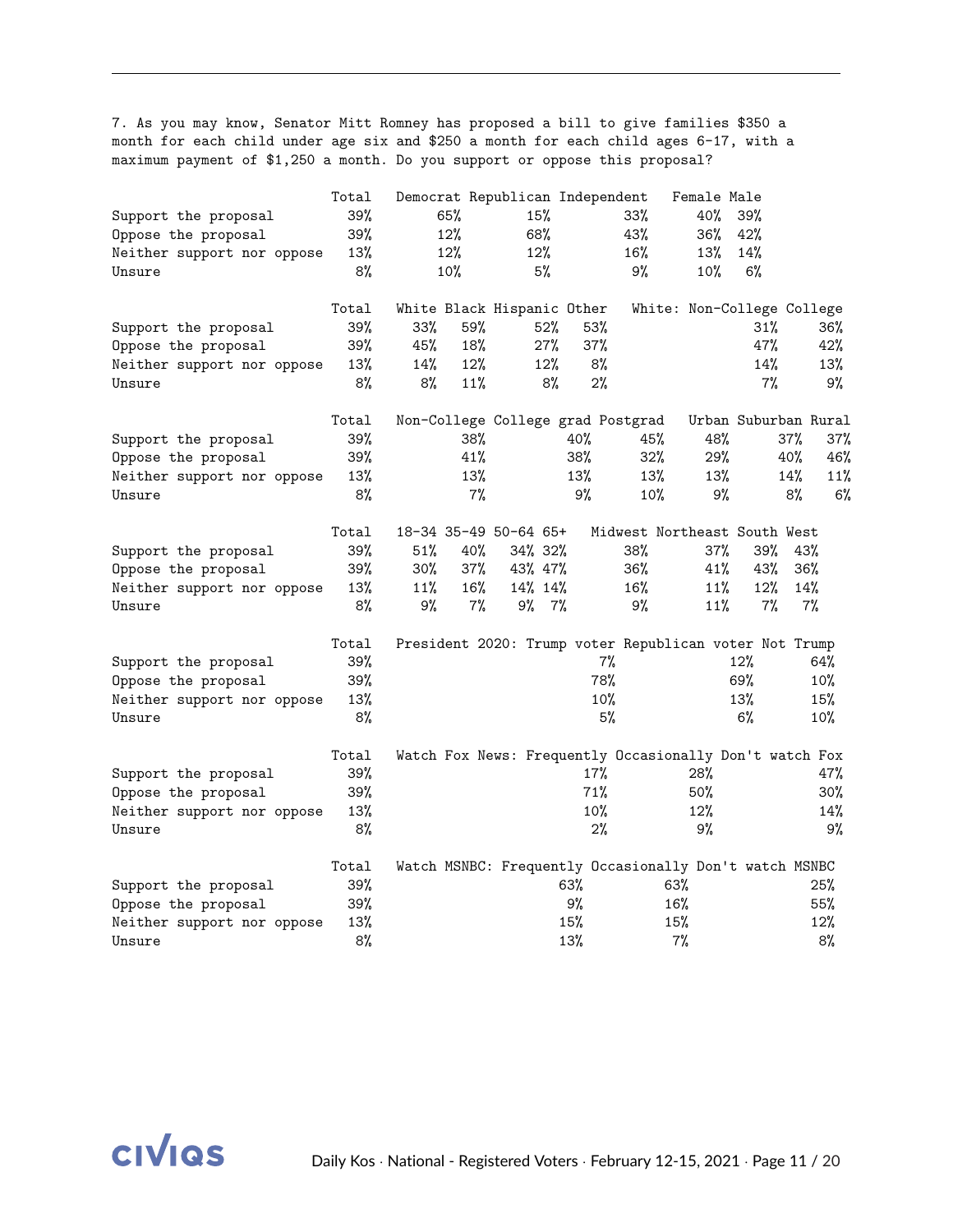8. Which of the following is closest to your view of the cost of a college education? [College should be free / Students should be able to pay college tuition with loans and a part-time job / Students should be able to pay college tuition with loans and several years of a full-time job / If students want to attend college, they and their parents should be able to pay whatever colleges decide the tuition price is / Unsure]

|                        | Total |       |       | Democrat Republican Independent |        |                                                         | Female Male                |     |                      |    |
|------------------------|-------|-------|-------|---------------------------------|--------|---------------------------------------------------------|----------------------------|-----|----------------------|----|
| College should be free | 36%   |       | 64%   | $7\%$                           |        | $30\%$                                                  | 39%                        | 31% |                      |    |
| Pay with part-time job | 26%   |       | 21%   | 31%                             |        | 29%                                                     | 27%                        | 26% |                      |    |
| Pay with full-time job | 14%   |       | 5%    | 27%                             |        | 13%                                                     | 12%                        | 17% |                      |    |
| Pay full tuition price | 17%   |       | 2%    | $31\%$                          |        | 19%                                                     | 14%                        | 19% |                      |    |
| Unsure                 | $7\%$ |       | 9%    | $4\%$                           |        | 9%                                                      | 8%                         | 7%  |                      |    |
|                        |       |       |       |                                 |        |                                                         |                            |     |                      |    |
|                        | Total |       |       | White Black Hispanic Other      |        |                                                         | White: Non-College College |     |                      |    |
| College should be free | 36%   | 28%   | 59%   | 53%                             | 45%    |                                                         |                            | 28% | 28%                  |    |
| Pay with part-time job | 26%   | 29%   | 16%   | 23%                             | 24%    |                                                         |                            | 26% | 35%                  |    |
| Pay with full-time job | 14%   | 16%   | $7\%$ | 9%                              | 13%    |                                                         |                            | 17% | 15%                  |    |
| Pay full tuition price | 17%   | 20%   | $7\%$ | 9%                              | 15%    |                                                         |                            | 22% | 16%                  |    |
| Unsure                 | 7%    | $7\%$ | 12%   | 6%                              |        | 4%                                                      |                            | 7%  | 7%                   |    |
|                        |       |       |       |                                 |        |                                                         |                            |     |                      |    |
|                        |       |       |       |                                 |        |                                                         |                            |     | Urban Suburban Rural |    |
|                        | Total |       |       |                                 |        | Non-College College grad Postgrad                       |                            |     |                      |    |
| College should be free | 36%   |       | 36%   |                                 | 34%    | 35%                                                     | 42%                        |     | 34%<br>34%           |    |
| Pay with part-time job | 26%   |       | 24%   |                                 | 31%    | $33\%$                                                  | 24%                        |     | 28%<br>23%           |    |
| Pay with full-time job | 14%   |       | 14%   |                                 | 15%    | 13%                                                     | 15%                        |     | 13%<br>14%           |    |
| Pay full tuition price | 17%   |       | 19%   |                                 | 14%    | 11%                                                     | 13%                        |     | 16%<br>20%           |    |
| Unsure                 | $7\%$ |       | $7\%$ |                                 | $7\%$  | 7%                                                      | 5%                         |     | 8%                   | 9% |
|                        |       |       |       |                                 |        |                                                         |                            |     |                      |    |
|                        | Total |       |       | 18-34 35-49 50-64 65+           |        | Midwest Northeast South West                            |                            |     |                      |    |
| College should be free | 36%   | 42%   | 38%   | 33% 30%                         |        | 37%                                                     | 28%                        | 37% | 38%                  |    |
| Pay with part-time job | 26%   | 31%   | 26%   | 23% 26%                         |        | 29%                                                     | $30\%$                     | 24% | 25%                  |    |
| Pay with full-time job | 14%   | 11%   | 12%   | 16% 16%                         |        | 12%                                                     | 17%                        | 15% | 12%                  |    |
| Pay full tuition price | 17%   | 13%   | 17%   | 18% 17%                         |        | 14%                                                     | 18%                        | 16% | 19%                  |    |
| Unsure                 | 7%    | 2%    | 6%    | 10% 11%                         |        | 8%                                                      | 7%                         | 7%  | $7\%$                |    |
|                        |       |       |       |                                 |        |                                                         |                            |     |                      |    |
|                        | Total |       |       |                                 |        | President 2020: Trump voter Republican voter Not Trump  |                            |     |                      |    |
| College should be free | 36%   |       |       |                                 |        | 4%                                                      |                            | 7%  | 61%                  |    |
| Pay with part-time job | 26%   |       |       |                                 |        | 29%                                                     |                            | 34% | 23%                  |    |
| Pay with full-time job | 14%   |       |       |                                 |        | 25%                                                     |                            | 28% | 5%                   |    |
| Pay full tuition price | 17%   |       |       |                                 |        | 36%                                                     |                            | 30% | 2%                   |    |
| Unsure                 | $7\%$ |       |       |                                 |        | 5%                                                      |                            | 2%  | 10%                  |    |
|                        |       |       |       |                                 |        |                                                         |                            |     |                      |    |
|                        | Total |       |       |                                 |        | Watch Fox News: Frequently Occasionally Don't watch Fox |                            |     |                      |    |
| College should be free | 36%   |       |       |                                 |        | 8%                                                      | 21%                        |     | 46%                  |    |
| Pay with part-time job | 26%   |       |       |                                 | 27%    |                                                         | 32%                        |     | 24%                  |    |
| Pay with full-time job |       |       |       |                                 | 29%    |                                                         | 19%                        |     | 10%                  |    |
|                        | 14%   |       |       |                                 | 28%    |                                                         |                            |     |                      |    |
| Pay full tuition price | 17%   |       |       |                                 |        |                                                         | 20%                        |     | 13%                  |    |
| Unsure                 | $7\%$ |       |       |                                 |        | 8%                                                      | 8%                         |     | 7%                   |    |
|                        |       |       |       |                                 |        |                                                         |                            |     |                      |    |
|                        | Total |       |       |                                 |        | Watch MSNBC: Frequently Occasionally Don't watch MSNBC  |                            |     |                      |    |
| College should be free | 36%   |       |       |                                 | $62\%$ |                                                         | 55%                        |     | 22%                  |    |
| Pay with part-time job | 26%   |       |       |                                 | 21%    |                                                         | 22%                        |     | 29%                  |    |
| Pay with full-time job | 14%   |       |       |                                 | 5%     |                                                         | 8%                         |     | 19%                  |    |
| Pay full tuition price | 17%   |       |       |                                 | 2%     |                                                         | 5%                         |     | 24%                  |    |
| Unsure                 | $7\%$ |       |       |                                 | 10%    |                                                         | 10%                        |     | 5%                   |    |

**CIVIQS**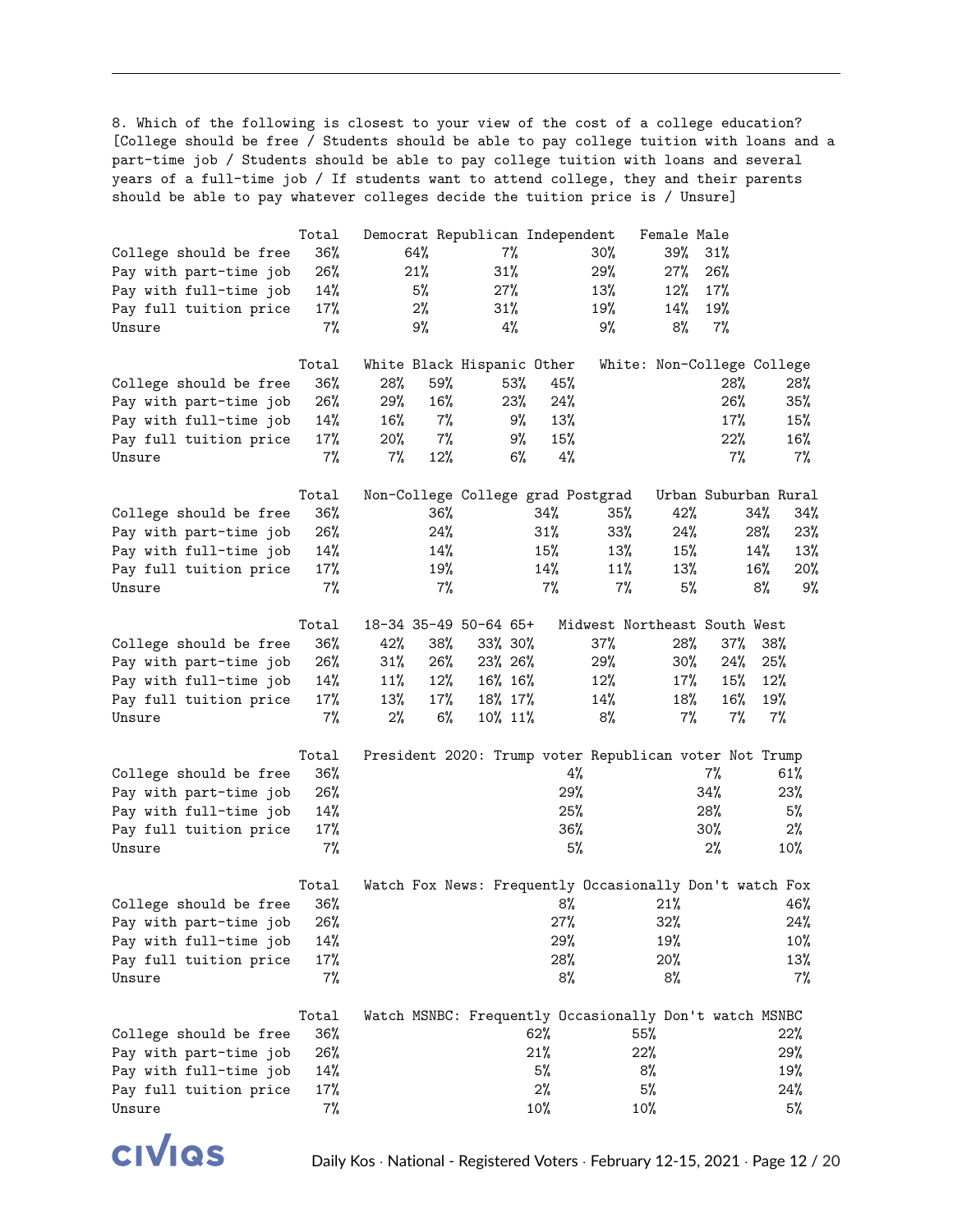9. Would you support or oppose the Biden administration cancelling \$50,000 in federal student loan debt for borrowers?

|                            | Total |       |     | Democrat Republican Independent |       |        |                                                         | Female Male                |                      |     |       |
|----------------------------|-------|-------|-----|---------------------------------|-------|--------|---------------------------------------------------------|----------------------------|----------------------|-----|-------|
| Support cancelling debt    | 49%   |       | 84% | 13%                             |       |        | 43%                                                     | 53%                        | 44%                  |     |       |
| Oppose cancelling debt     | 41%   |       | 7%  | 78%                             |       |        | 45%                                                     | 37%                        | 45%                  |     |       |
| Neither support nor oppose | $7\%$ |       | 7%  |                                 | 7%    |        | 9%                                                      | 7%                         | 8%                   |     |       |
| Unsure                     | 3%    |       | 2%  |                                 | 2%    |        | 4%                                                      | $3\%$                      | 3%                   |     |       |
|                            | Total |       |     | White Black Hispanic Other      |       |        |                                                         | White: Non-College College |                      |     |       |
| Support cancelling debt    | 49%   | 39%   | 83% |                                 | 69%   | 56%    |                                                         |                            | 36%                  |     | 43%   |
| Oppose cancelling debt     | 41%   | 50%   | 14% |                                 | 21%   | 33%    |                                                         |                            | 52%                  |     | 46%   |
| Neither support nor oppose | 7%    | 8%    | 3%  |                                 | 9%    | 6%     |                                                         |                            | 8%                   |     | $7\%$ |
| Unsure                     | 3%    | $3\%$ | 0%  |                                 | $1\%$ | 5%     |                                                         |                            | $3\%$                |     | 4%    |
|                            | Total |       |     |                                 |       |        | Non-College College grad Postgrad                       |                            | Urban Suburban Rural |     |       |
| Support cancelling debt    | 49%   |       | 47% |                                 |       | 49%    | 56%                                                     | 58%                        |                      | 48% | 43%   |
| Oppose cancelling debt     | 41%   |       | 43% |                                 |       | 42%    | 33%                                                     | 34%                        |                      | 40% | 47%   |
| Neither support nor oppose | 7%    |       | 8%  |                                 |       | $6\%$  | 8%                                                      | 5%                         |                      | 9%  | 8%    |
| Unsure                     | $3\%$ |       | 2%  |                                 |       | $3\%$  | 3%                                                      | 3%                         |                      | 3%  | 3%    |
|                            | Total |       |     | 18-34 35-49 50-64 65+           |       |        | Midwest Northeast South West                            |                            |                      |     |       |
| Support cancelling debt    | 49%   | 58%   | 49% | 45% 43%                         |       |        | 51%                                                     | 47%                        | 47%                  | 51% |       |
| Oppose cancelling debt     | 41%   | 34%   | 39% | 43% 47%                         |       |        | 35%                                                     | 43%                        | 45%                  | 39% |       |
| Neither support nor oppose | 7%    | 6%    | 8%  | 8%                              | 8%    |        | 9%                                                      | $7\%$                      | 6%                   |     | 7%    |
| Unsure                     | 3%    | $2\%$ | 5%  | $3\%$                           | 2%    |        | 4%                                                      | 3%                         | 2%                   |     | 3%    |
|                            | Total |       |     |                                 |       |        | President 2020: Trump voter Republican voter Not Trump  |                            |                      |     |       |
| Support cancelling debt    | 49%   |       |     |                                 |       | 10%    |                                                         |                            | 11%                  |     | 80%   |
| Oppose cancelling debt     | 41%   |       |     |                                 |       | 80%    |                                                         |                            | 82%                  |     | 9%    |
| Neither support nor oppose | $7\%$ |       |     |                                 |       | 7%     |                                                         |                            | 5%                   |     | 8%    |
| Unsure                     | 3%    |       |     |                                 |       | $3\%$  |                                                         |                            | 2%                   |     | $3\%$ |
|                            | Total |       |     |                                 |       |        | Watch Fox News: Frequently Occasionally Don't watch Fox |                            |                      |     |       |
| Support cancelling debt    | 49%   |       |     |                                 |       | 13%    |                                                         | 34%                        |                      |     | 60%   |
| Oppose cancelling debt     | 41%   |       |     |                                 |       | $80\%$ |                                                         | 53%                        |                      |     | 31%   |
| Neither support nor oppose | $7\%$ |       |     |                                 |       | 4%     |                                                         | 9%                         |                      |     | $7\%$ |
| Unsure                     | 3%    |       |     |                                 |       | $3\%$  |                                                         | $3\%$                      |                      |     | 3%    |
|                            | Total |       |     |                                 |       |        | Watch MSNBC: Frequently Occasionally Don't watch MSNBC  |                            |                      |     |       |
| Support cancelling debt    | 49%   |       |     |                                 |       | 87%    |                                                         | 70%                        |                      |     | 32%   |
| Oppose cancelling debt     | 41%   |       |     |                                 |       | 4%     |                                                         | 19%                        |                      |     | 59%   |
| Neither support nor oppose | $7\%$ |       |     |                                 |       | 7%     |                                                         | 9%                         |                      |     | $7\%$ |
| Unsure                     | 3%    |       |     |                                 |       | $3\%$  |                                                         | 3%                         |                      |     | $3\%$ |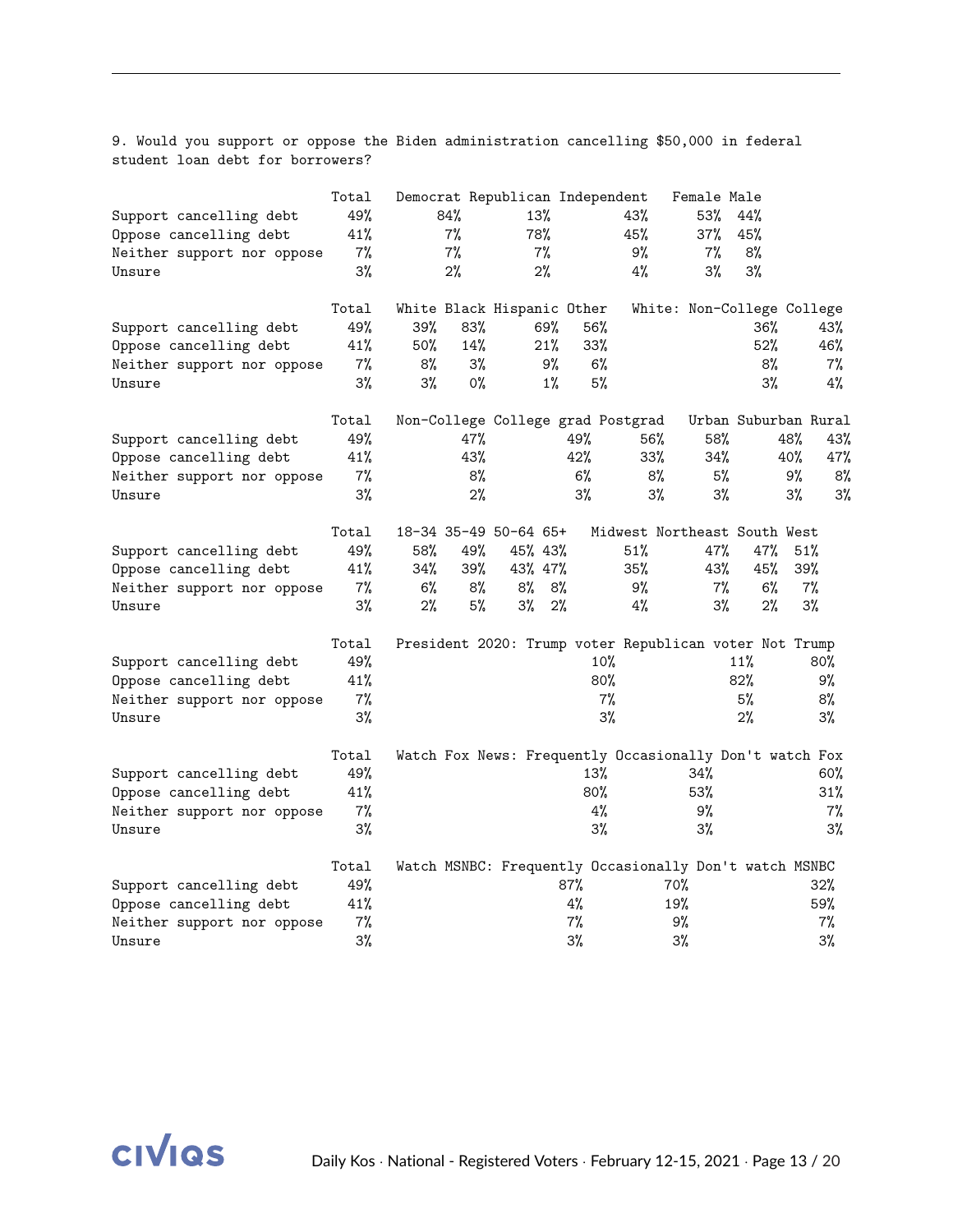|        | $10.$ have you hoof our $mj$ | $\frac{1}{2}$ |       |     | $50001$ $1000$ $100$                                    |     |     |     |                              |                      |     |     |
|--------|------------------------------|---------------|-------|-----|---------------------------------------------------------|-----|-----|-----|------------------------------|----------------------|-----|-----|
|        |                              | Total         |       |     | Democrat Republican Independent                         |     |     |     | Female Male                  |                      |     |     |
|        | Yes, mail somewhat delayed   | 44%           |       | 48% | 43%                                                     |     |     | 39% | 46%                          | 41%                  |     |     |
|        | Yes, mail severely delayed   | 24%           |       | 27% | 18%                                                     |     |     | 26% | 25%                          | 21%                  |     |     |
| No     |                              | 29%           |       | 20% | 36%                                                     |     |     | 31% | 25%                          | 33%                  |     |     |
| Unsure |                              | 4%            |       | 5%  | 3%                                                      |     |     | 4%  | 3%                           | 5%                   |     |     |
|        |                              | Total         |       |     | White Black Hispanic Other                              |     |     |     | White: Non-College College   |                      |     |     |
|        | Yes, mail somewhat delayed   | 44%           | 43%   | 44% |                                                         | 45% | 52% |     |                              | 43%                  |     | 42% |
|        | Yes, mail severely delayed   | 24%           | 23%   | 30% |                                                         | 22% | 24% |     |                              | 23%                  |     | 23% |
| No     |                              | 29%           | 30%   | 20% |                                                         | 31% | 21% |     |                              | 31%                  |     | 29% |
| Unsure |                              | 4%            | 4%    | 6%  |                                                         | 2%  | 4%  |     |                              | $3\%$                |     | 6%  |
|        |                              | Total         |       |     | Non-College College grad Postgrad                       |     |     |     |                              | Urban Suburban Rural |     |     |
|        | Yes, mail somewhat delayed   | 44%           |       | 44% |                                                         |     | 43% | 44% | 46%                          |                      | 44% | 41% |
|        | Yes, mail severely delayed   | 24%           |       | 23% |                                                         |     | 25% | 26% | 25%                          |                      | 23% | 23% |
| No     |                              | 29%           |       | 29% |                                                         |     | 28% | 26% | 25%                          |                      | 30% | 32% |
| Unsure |                              | 4%            |       | 4%  |                                                         |     | 5%  | 4%  | 4%                           |                      | 4%  | 4%  |
|        |                              | Total         |       |     | 18-34 35-49 50-64 65+                                   |     |     |     | Midwest Northeast South West |                      |     |     |
|        | Yes, mail somewhat delayed   | 44%           | 45%   | 41% | 42% 47%                                                 |     |     | 41% | 48%                          | 45%                  | 40% |     |
|        | Yes, mail severely delayed   | 24%           | 24%   | 25% | 23% 20%                                                 |     |     | 23% | 27%                          | 25%                  | 19% |     |
| No     |                              | 29%           | 27%   | 30% | 31% 28%                                                 |     |     | 32% | 21%                          | 25%                  | 37% |     |
| Unsure |                              | 4%            | $4\%$ | 4%  | 4%                                                      | 4%  |     | 3%  | 4%                           | 5%                   |     | 4%  |
|        |                              | Total         |       |     | President 2020: Trump voter Republican voter Not Trump  |     |     |     |                              |                      |     |     |
|        | Yes, mail somewhat delayed   | 44%           |       |     |                                                         |     | 42% |     |                              | 39%                  |     | 46% |
|        | Yes, mail severely delayed   | 24%           |       |     |                                                         |     | 19% |     |                              | 20%                  |     | 27% |
| No     |                              | 29%           |       |     |                                                         |     | 35% |     |                              | 39%                  |     | 22% |
| Unsure |                              | 4%            |       |     |                                                         |     | 5%  |     |                              | 3%                   |     | 4%  |
|        |                              | Total         |       |     | Watch Fox News: Frequently Occasionally Don't watch Fox |     |     |     |                              |                      |     |     |
|        | Yes, mail somewhat delayed   | 44%           |       |     |                                                         |     | 41% |     | 42%                          |                      |     | 45% |
|        | Yes, mail severely delayed   | 24%           |       |     |                                                         |     | 15% |     | 22%                          |                      |     | 25% |
| No     |                              | 29%           |       |     |                                                         |     | 41% |     | 32%                          |                      |     | 25% |
| Unsure |                              | 4%            |       |     |                                                         |     | 3%  |     | 3%                           |                      |     | 5%  |
|        |                              | Total         |       |     | Watch MSNBC: Frequently Occasionally Don't watch MSNBC  |     |     |     |                              |                      |     |     |
|        | Yes, mail somewhat delayed   | 44%           |       |     |                                                         |     | 46% |     | $50\%$                       |                      |     | 41% |
|        | Yes, mail severely delayed   | 24%           |       |     |                                                         |     | 33% |     | 24%                          |                      |     | 21% |
| No     |                              | 29%           |       |     |                                                         |     | 16% |     | 23%                          |                      |     | 34% |
| Unsure |                              | 4%            |       |     |                                                         |     | 5%  |     | 3%                           |                      |     | 4%  |



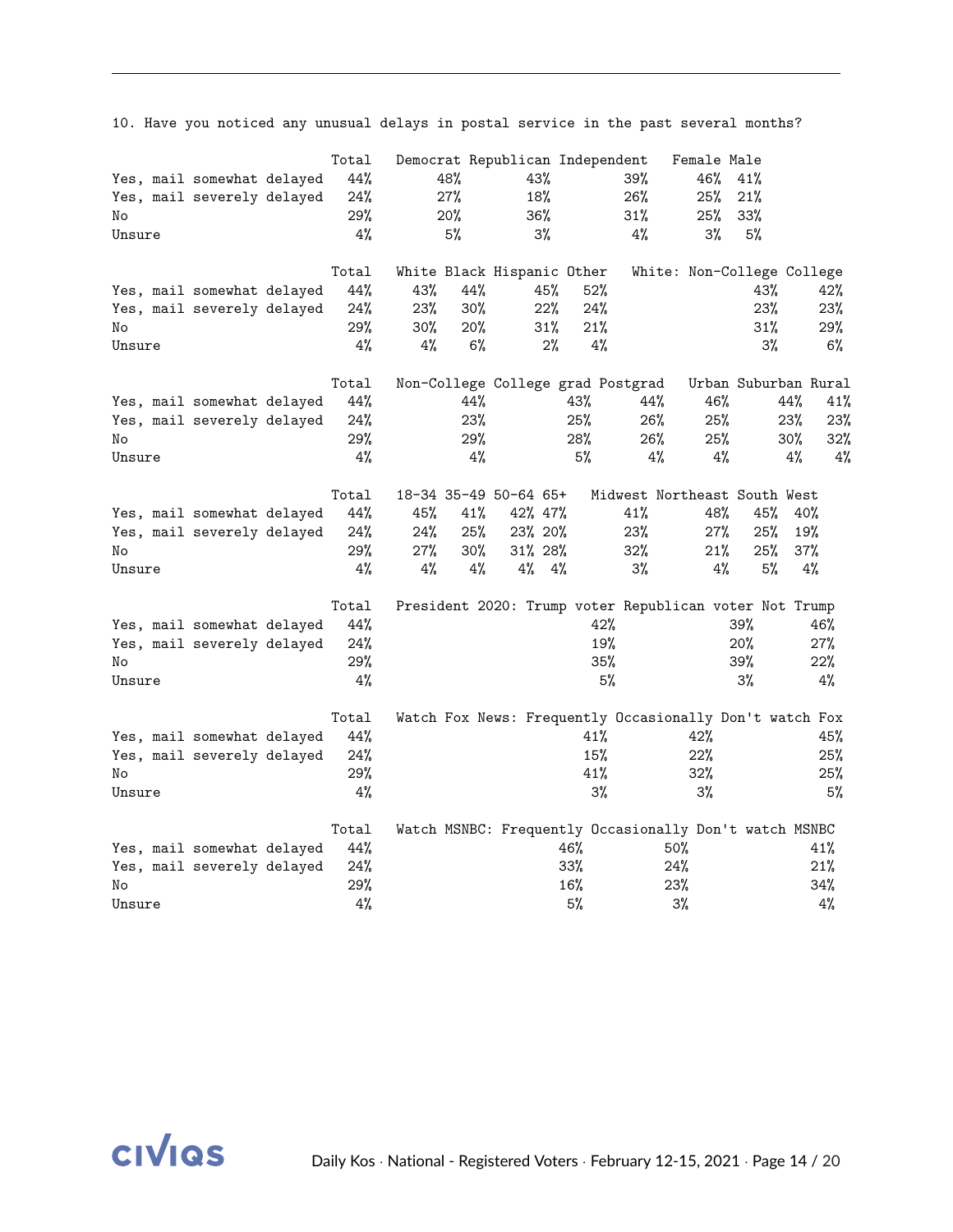11. Would you support or oppose the Biden administration removing most or all the current members of the USPS Board of Governors, including Postmaster General Louis DeJoy, and replacing them with new members?

|                              | Total |     |       | Democrat Republican Independent |       |                                                         | Female Male |        |                            |
|------------------------------|-------|-----|-------|---------------------------------|-------|---------------------------------------------------------|-------------|--------|----------------------------|
| Support replacing USPS Board | 49%   |     | 86%   | 11%                             |       | 45%                                                     | 51%         | 48%    |                            |
| Oppose replacing USPS Board  | 18%   |     | $2\%$ | 35%                             |       | 18%                                                     | 17%         | 19%    |                            |
| Neither support nor oppose   | 22%   |     | 6%    | 39%                             |       | 25%                                                     | 20%         | 25%    |                            |
| Unsure                       | 11%   |     | 5%    | 15%                             |       | 12%                                                     | 12%         | 8%     |                            |
|                              | Total |     |       | White Black Hispanic Other      |       |                                                         |             |        | White: Non-College College |
| Support replacing USPS Board | 49%   | 41% | 78%   | 69%                             | 56%   |                                                         |             | 39%    | 44%                        |
| Oppose replacing USPS Board  | 18%   | 21% | $7\%$ | 10%                             | 13%   |                                                         |             | 22%    | 20%                        |
| Neither support nor oppose   | 22%   | 26% | 9%    | 12%                             | 22%   |                                                         |             | 27%    | 24%                        |
| Unsure                       | 11%   | 12% | 5%    | 9%                              |       | 9%                                                      |             | 11%    | 13%                        |
|                              | Total |     |       |                                 |       | Non-College College grad Postgrad                       |             |        | Urban Suburban Rural       |
| Support replacing USPS Board | 49%   |     | 49%   |                                 | 50%   | 53%                                                     | 59%         |        | 51%<br>42%                 |
| Oppose replacing USPS Board  | 18%   |     | 18%   |                                 | 18%   | 14%                                                     | 13%         |        | 18%<br>20%                 |
| Neither support nor oppose   | 22%   |     | 23%   |                                 | 21%   | 20%                                                     | 19%         |        | 22%<br>25%                 |
| Unsure                       | 11%   |     | 10%   |                                 | 11%   | 13%                                                     | 9%          |        | 9%<br>12%                  |
|                              | Total |     |       | 18-34 35-49 50-64 65+           |       | Midwest Northeast South West                            |             |        |                            |
| Support replacing USPS Board | 49%   | 48% | 46%   | 51% 52%                         |       | 51%                                                     | 48%         | 49%    | 50%                        |
| Oppose replacing USPS Board  | 18%   | 16% | 16%   | 19% 18%                         |       | 17%                                                     | 17%         | 18%    | 20%                        |
| Neither support nor oppose   | 22%   | 22% | 26%   | 20% 21%                         |       | 20%                                                     | 25%         | 23%    | 20%                        |
| Unsure                       | 11%   | 13% | 12%   | $10\%$ 9%                       |       | 13%                                                     | 10%         | $10\%$ | 11%                        |
|                              | Total |     |       |                                 |       | President 2020: Trump voter Republican voter Not Trump  |             |        |                            |
| Support replacing USPS Board | 49%   |     |       |                                 |       | 8%                                                      |             | 9%     | 83%                        |
| Oppose replacing USPS Board  | 18%   |     |       |                                 |       | 38%                                                     |             | 35%    | $2\%$                      |
| Neither support nor oppose   | 22%   |     |       |                                 |       | 37%                                                     |             | 40%    | 9%                         |
| Unsure                       | 11%   |     |       |                                 |       | 16%                                                     |             | 16%    | 6%                         |
|                              | Total |     |       |                                 |       | Watch Fox News: Frequently Occasionally Don't watch Fox |             |        |                            |
| Support replacing USPS Board | 49%   |     |       |                                 | 11%   |                                                         | 38%         |        | 60%                        |
| Oppose replacing USPS Board  | 18%   |     |       |                                 | 34%   |                                                         | 23%         |        | 13%                        |
| Neither support nor oppose   | 22%   |     |       |                                 | 37%   |                                                         | 29%         |        | $17\%$                     |
| Unsure                       | 11%   |     |       |                                 | 18%   |                                                         | 11%         |        | 9%                         |
|                              | Total |     |       |                                 |       | Watch MSNBC: Frequently Occasionally Don't watch MSNBC  |             |        |                            |
| Support replacing USPS Board | 49%   |     |       |                                 | 94%   | 75%                                                     |             |        | 29%                        |
| Oppose replacing USPS Board  | 18%   |     |       |                                 | $1\%$ |                                                         | $7\%$       |        | 26%                        |
| Neither support nor oppose   | 22%   |     |       |                                 | 2%    | 13%                                                     |             |        | $30\%$                     |
| Unsure                       | 11%   |     |       |                                 | 2%    |                                                         | 6%          |        | 14%                        |

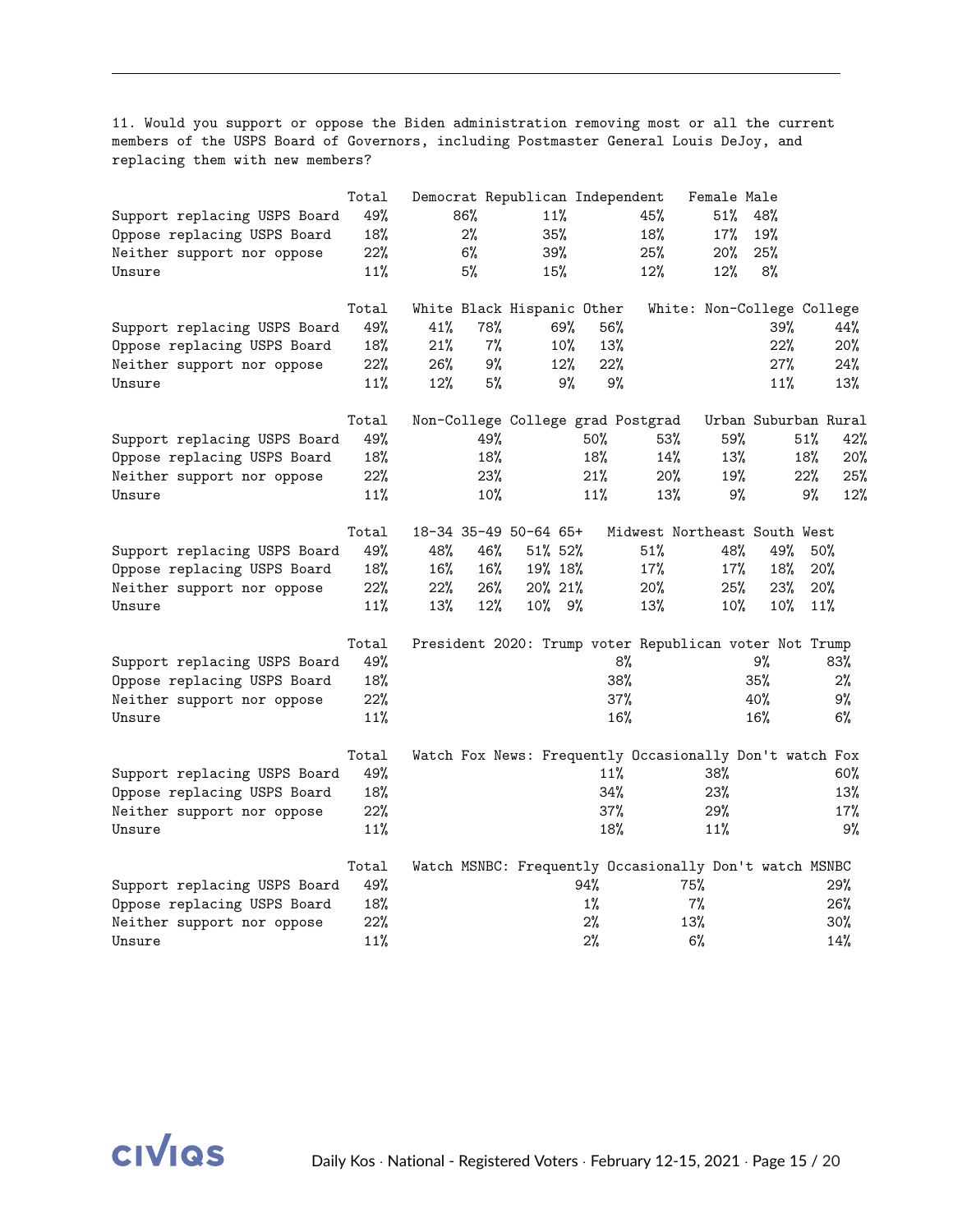12. Do you watch MSNBC?

|                      | Total |        |        |                            |        |       | Democrat Republican Independent Female Male             |        |                            |        |       |
|----------------------|-------|--------|--------|----------------------------|--------|-------|---------------------------------------------------------|--------|----------------------------|--------|-------|
| Yes, frequently      | 15%   |        | $33\%$ |                            | $1\%$  |       | 7%                                                      | 16%    | 13%                        |        |       |
| Yes, occasionally    | 23%   |        | 35%    |                            | 9%     |       |                                                         | 23%    | 24%                        |        |       |
| I do not watch MSNBC | 62%   |        | 32%    | 90%                        |        |       | 69%                                                     | 61%    | 63%                        |        |       |
|                      | Total |        |        | White Black Hispanic Other |        |       |                                                         |        | White: Non-College College |        |       |
| Yes, frequently      | 15%   | $10\%$ | 31%    |                            | 25%    | 15%   |                                                         |        | 11%                        |        | 9%    |
| Yes, occasionally    | 23%   | 18%    | 42%    |                            | $31\%$ | 37%   |                                                         |        | 16%                        |        | 22%   |
| I do not watch MSNBC | 62%   | 72%    | 27%    |                            | 45%    | 48%   |                                                         |        | 74%                        |        | 70%   |
|                      | Total |        |        |                            |        |       | Non-College College grad Postgrad                       |        | Urban Suburban Rural       |        |       |
| Yes, frequently      | 15%   |        | 16%    |                            |        | 11%   | 13%                                                     | 20%    |                            | $16\%$ | 14%   |
| Yes, occasionally    | 23%   |        | 22%    |                            |        | 24%   | 27%                                                     | $27\%$ |                            | 21%    | 20%   |
| I do not watch MSNBC | 62%   |        | 61%    |                            |        | 65%   | 60%                                                     | 53%    |                            | 63%    | 66%   |
|                      | Total |        |        | 18-34 35-49 50-64 65+      |        |       | Midwest Northeast South West                            |        |                            |        |       |
| Yes, frequently      | 15%   | 4%     | 11%    | $21\%$ 24%                 |        |       | 15%                                                     | 12%    | 15%                        | 15%    |       |
| Yes, occasionally    | 23%   | 26%    | 24%    | 21% 20%                    |        |       | 24%                                                     | 22%    | 22%                        | 26%    |       |
| I do not watch MSNBC | 62%   | 70%    | 64%    | 58% 56%                    |        |       | 61%                                                     | 65%    | 63%                        | 59%    |       |
|                      | Total |        |        |                            |        |       | President 2020: Trump voter Republican voter Not Trump  |        |                            |        |       |
| Yes, frequently      | 15%   |        |        |                            |        |       | $1\%$                                                   |        | 0%                         |        | 26%   |
| Yes, occasionally    | 23%   |        |        |                            |        | 3%    |                                                         |        | 9%                         |        | 37%   |
| I do not watch MSNBC | 62%   |        |        |                            |        | 96%   |                                                         |        | 91%                        |        | 36%   |
|                      | Total |        |        |                            |        |       | Watch Fox News: Frequently Occasionally Don't watch Fox |        |                            |        |       |
| Yes, frequently      | 15%   |        |        |                            |        | 5%    |                                                         | 12%    |                            |        | 17%   |
| Yes, occasionally    | 23%   |        |        |                            |        | 9%    |                                                         | $30\%$ |                            |        | 23%   |
| I do not watch MSNBC | 62%   |        |        |                            |        | 86%   |                                                         | 58%    |                            |        | 60%   |
|                      | Total |        |        |                            |        |       | Watch MSNBC: Frequently Occasionally Don't watch MSNBC  |        |                            |        |       |
| Yes, frequently      | 15%   |        |        |                            |        | 100%  |                                                         | 0%     |                            |        | $0\%$ |
| Yes, occasionally    | 23%   |        |        |                            |        | 0%    |                                                         | 100%   |                            |        | $0\%$ |
| I do not watch MSNBC | 62%   |        |        |                            |        | $0\%$ |                                                         | $0\%$  |                            |        | 100%  |

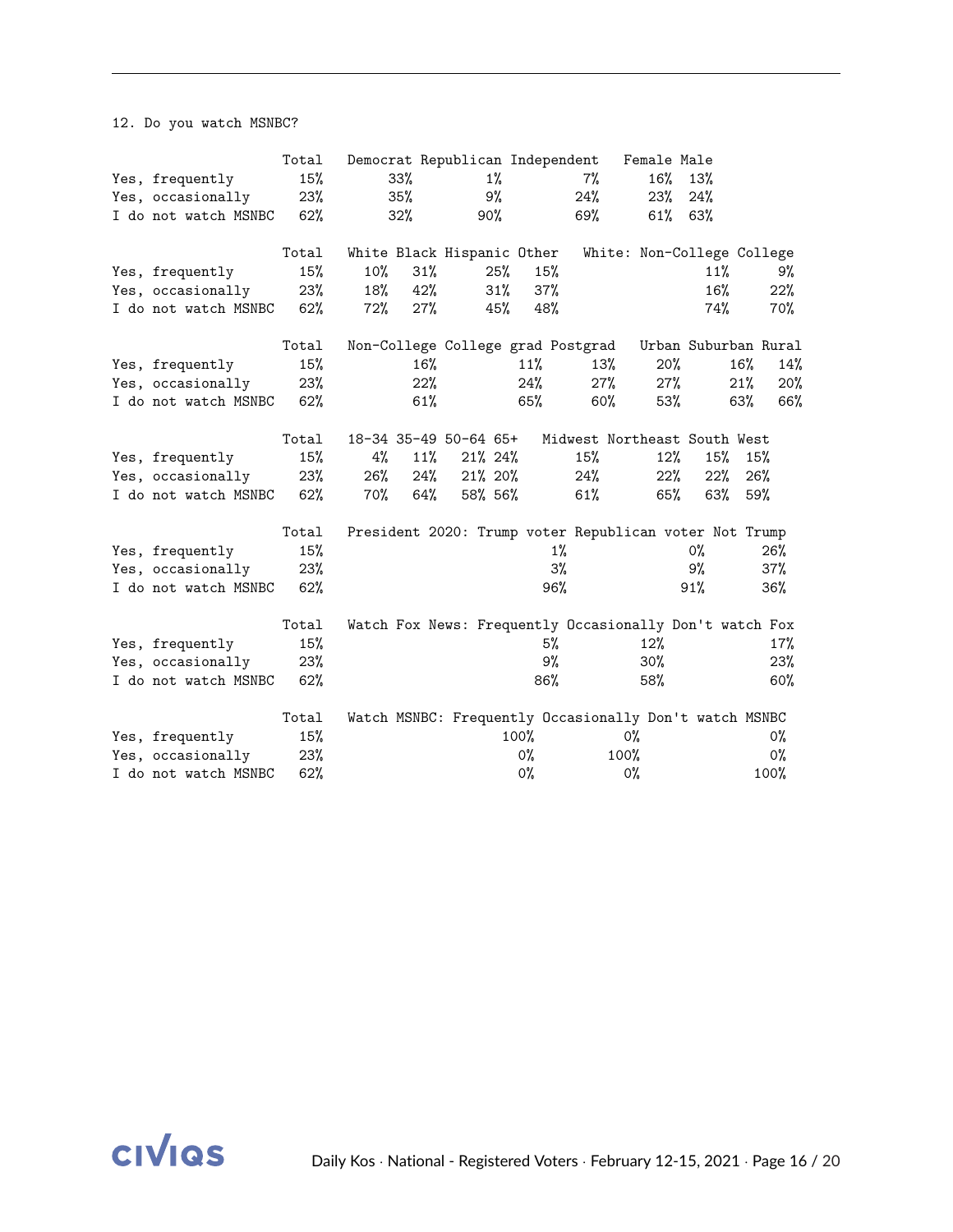13. Do you watch Fox News?

|                             | Total |        |       | Democrat Republican Independent   |     |        |                                                         | Female Male |                            |     |       |
|-----------------------------|-------|--------|-------|-----------------------------------|-----|--------|---------------------------------------------------------|-------------|----------------------------|-----|-------|
| Yes, frequently             | 9%    |        | $1\%$ | 22%                               |     |        | 5%                                                      | 8%          | 10%                        |     |       |
| Yes, occasionally           | 28%   |        | 18%   |                                   | 38% |        | 30%                                                     | 27%         | 30%                        |     |       |
| I do not watch Fox News     | 63%   |        | 81%   | 40%                               |     |        | 66%                                                     | 65%         | 60%                        |     |       |
|                             | Total |        |       | White Black Hispanic Other        |     |        |                                                         |             | White: Non-College College |     |       |
| Yes, frequently             | 9%    | 11%    | 4%    |                                   | 2%  | 3%     |                                                         |             | 11%                        |     | 11%   |
| Yes, occasionally           | 28%   | $30\%$ | 24%   |                                   | 22% | 24%    |                                                         |             | 31%                        |     | 28%   |
| I do not watch Fox News 63% |       | 59%    | 72%   |                                   | 76% | 74%    |                                                         |             | 58%                        |     | 61%   |
|                             | Total |        |       | Non-College College grad Postgrad |     |        |                                                         |             | Urban Suburban Rural       |     |       |
| Yes, frequently             | 9%    |        | 9%    |                                   |     | $10\%$ | 7%                                                      | 5%          |                            | 10% | 10%   |
| Yes, occasionally           | 28%   |        | 29%   |                                   |     | 28%    | 21%                                                     | 22%         |                            | 28% | 28%   |
| I do not watch Fox News     | 63%   |        | 62%   |                                   |     | 61%    | 72%                                                     | 73%         |                            | 62% | 62%   |
|                             | Total |        |       | 18-34 35-49 50-64 65+             |     |        | Midwest Northeast South West                            |             |                            |     |       |
| Yes, frequently             | 9%    | $3\%$  | 6%    | 9% 17%                            |     |        | $7\%$                                                   | 13%         | 9%                         |     | $7\%$ |
| Yes, occasionally           | 28%   | $20\%$ | 27%   | 29% 32%                           |     |        | 32%                                                     | $26\%$      | 28%                        | 26% |       |
| I do not watch Fox News 63% |       | $77\%$ | 67%   | 62% 51%                           |     |        | $61\%$                                                  | 62%         | 63% 67%                    |     |       |
|                             | Total |        |       |                                   |     |        | President 2020: Trump voter Republican voter Not Trump  |             |                            |     |       |
| Yes, frequently             | 9%    |        |       |                                   |     | 17%    |                                                         |             | 21%                        |     | $1\%$ |
| Yes, occasionally           | 28%   |        |       |                                   |     | 36%    |                                                         |             | 40%                        |     | 21%   |
| I do not watch Fox News     | 63%   |        |       |                                   |     | 47%    |                                                         |             | 38%                        |     | 78%   |
|                             | Total |        |       |                                   |     |        | Watch Fox News: Frequently Occasionally Don't watch Fox |             |                            |     |       |
| Yes, frequently             | 9%    |        |       |                                   |     | 100%   |                                                         | 0%          |                            |     | 0%    |
| Yes, occasionally           | 28%   |        |       |                                   |     | 0%     |                                                         | 100%        |                            |     | $0\%$ |
| I do not watch Fox News     | 63%   |        |       |                                   |     | 0%     |                                                         | $0\%$       |                            |     | 100%  |
|                             | Total |        |       |                                   |     |        | Watch MSNBC: Frequently Occasionally Don't watch MSNBC  |             |                            |     |       |
| Yes, frequently             | 9%    |        |       |                                   | 3%  |        |                                                         | 3%          |                            |     | 12%   |
| Yes, occasionally           | 28%   |        |       |                                   | 22% |        | 36%                                                     |             |                            |     | 26%   |
| I do not watch Fox News     | 63%   |        |       |                                   | 74% |        | 61%                                                     |             |                            |     | 62%   |

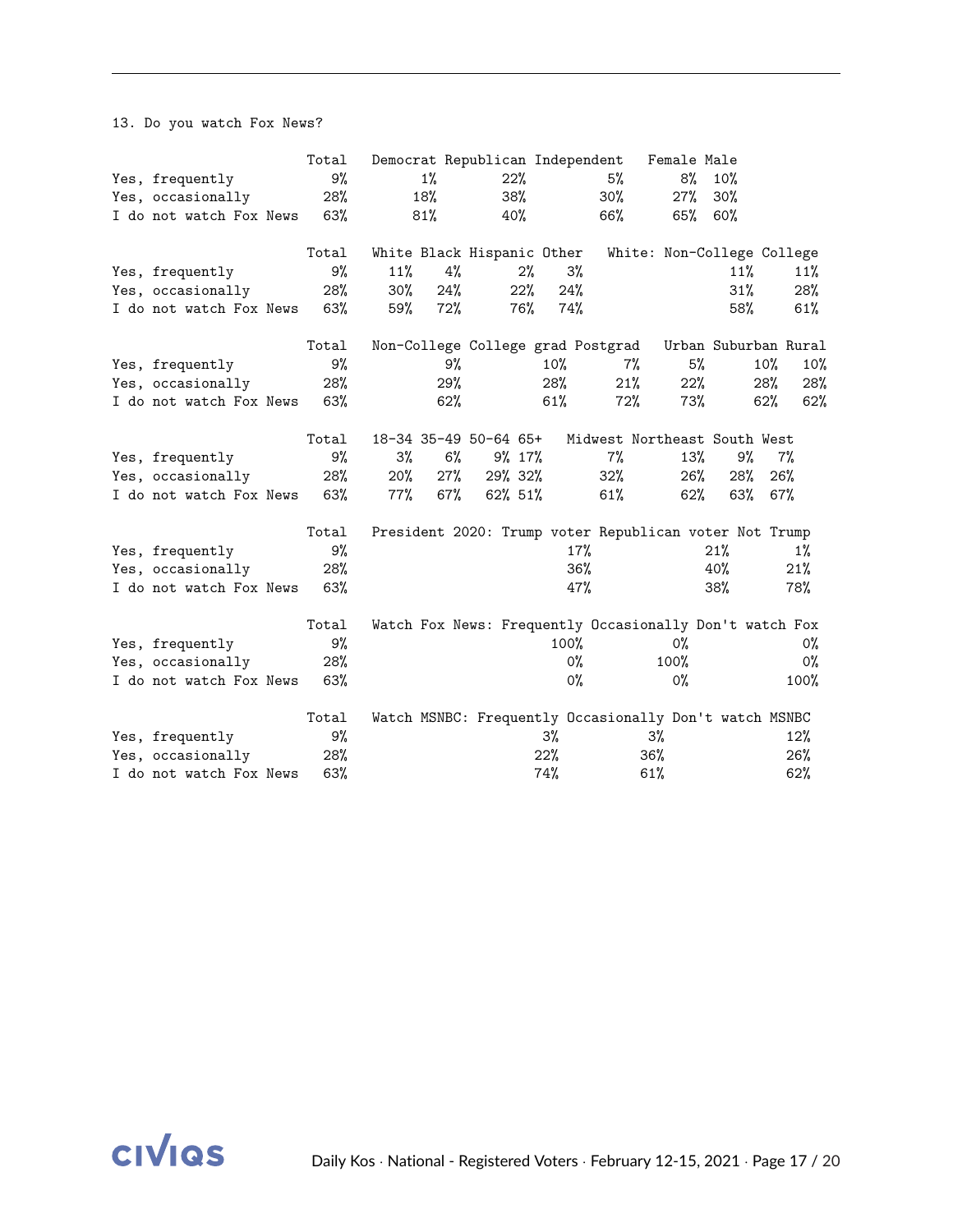14. Do you watch Newsmax?

|                            | Total |     |       | Democrat Republican Independent |        |                                                         | Female Male |                            |     |     |
|----------------------------|-------|-----|-------|---------------------------------|--------|---------------------------------------------------------|-------------|----------------------------|-----|-----|
| Yes, frequently            | 9%    |     | $1\%$ | 19%                             |        | 8%                                                      | 9%          | 8%                         |     |     |
| Yes, occasionally          | 18%   |     | 6%    |                                 | 33%    | 16%                                                     | 16%         | 19%                        |     |     |
| I do not watch Newsmax 74% |       |     | 93%   | 48%                             |        | 76%                                                     | 74% 73%     |                            |     |     |
|                            | Total |     |       | White Black Hispanic Other      |        |                                                         |             | White: Non-College College |     |     |
| Yes, frequently            | 9%    | 10% | 2%    | 5%                              | $7\%$  |                                                         |             | 11%                        |     | 9%  |
| Yes, occasionally          | 18%   | 20% | 10%   | 14%                             | 13%    |                                                         |             | 24%                        |     | 14% |
| I do not watch Newsmax 74% |       | 69% | 88%   | 81%                             | 80%    |                                                         |             | 65%                        |     | 77% |
|                            | Total |     |       |                                 |        | Non-College College grad Postgrad                       |             | Urban Suburban Rural       |     |     |
| Yes, frequently            | 9%    |     | 9%    |                                 | 8%     | 6%                                                      | 5%          |                            | 9%  | 10% |
| Yes, occasionally          | 18%   |     | 21%   |                                 | $14\%$ | 8%                                                      | 13%         |                            | 18% | 21% |
| I do not watch Newsmax 74% |       |     | 70%   |                                 | 78%    | 85%                                                     | $82\%$      |                            | 73% | 70% |
|                            | Total |     |       | 18-34 35-49 50-64 65+           |        | Midwest Northeast South West                            |             |                            |     |     |
| Yes, frequently            | 9%    | 2%  | 6%    | 10% 15%                         |        | $6\%$                                                   | 10%         | 8%                         | 10% |     |
| Yes, occasionally          | 18%   | 9%  | 21%   | 16% 22%                         |        | 15%                                                     | 21%         | 19%                        | 16% |     |
| I do not watch Newsmax 74% |       | 89% | 73%   | 74% 63%                         |        | 79%                                                     | 69%         | 72% 74%                    |     |     |
|                            | Total |     |       |                                 |        | President 2020: Trump voter Republican voter Not Trump  |             |                            |     |     |
| Yes, frequently            | 9%    |     |       |                                 |        | 24%                                                     |             | 12%                        |     | 0%  |
| Yes, occasionally          | 18%   |     |       |                                 |        | 40%                                                     |             | 27%                        |     | 4%  |
| I do not watch Newsmax     | 74%   |     |       |                                 |        | 36%                                                     |             | 61%                        |     | 96% |
|                            | Total |     |       |                                 |        | Watch Fox News: Frequently Occasionally Don't watch Fox |             |                            |     |     |
| Yes, frequently            | 9%    |     |       |                                 | 25%    |                                                         | 12%         |                            |     | 5%  |
| Yes, occasionally          | 18%   |     |       |                                 | 37%    |                                                         | 28%         |                            |     | 11% |
| I do not watch Newsmax     | 74%   |     |       |                                 | 37%    |                                                         | 59%         |                            |     | 85% |
|                            | Total |     |       |                                 |        | Watch MSNBC: Frequently Occasionally Don't watch MSNBC  |             |                            |     |     |
| Yes, frequently            | 9%    |     |       |                                 | 0%     |                                                         | $1\%$       |                            |     | 14% |
| Yes, occasionally          | 18%   |     |       |                                 | 5%     | 11%                                                     |             |                            |     | 23% |
| I do not watch Newsmax     | 74%   |     |       |                                 | 95%    | 88%                                                     |             |                            |     | 63% |

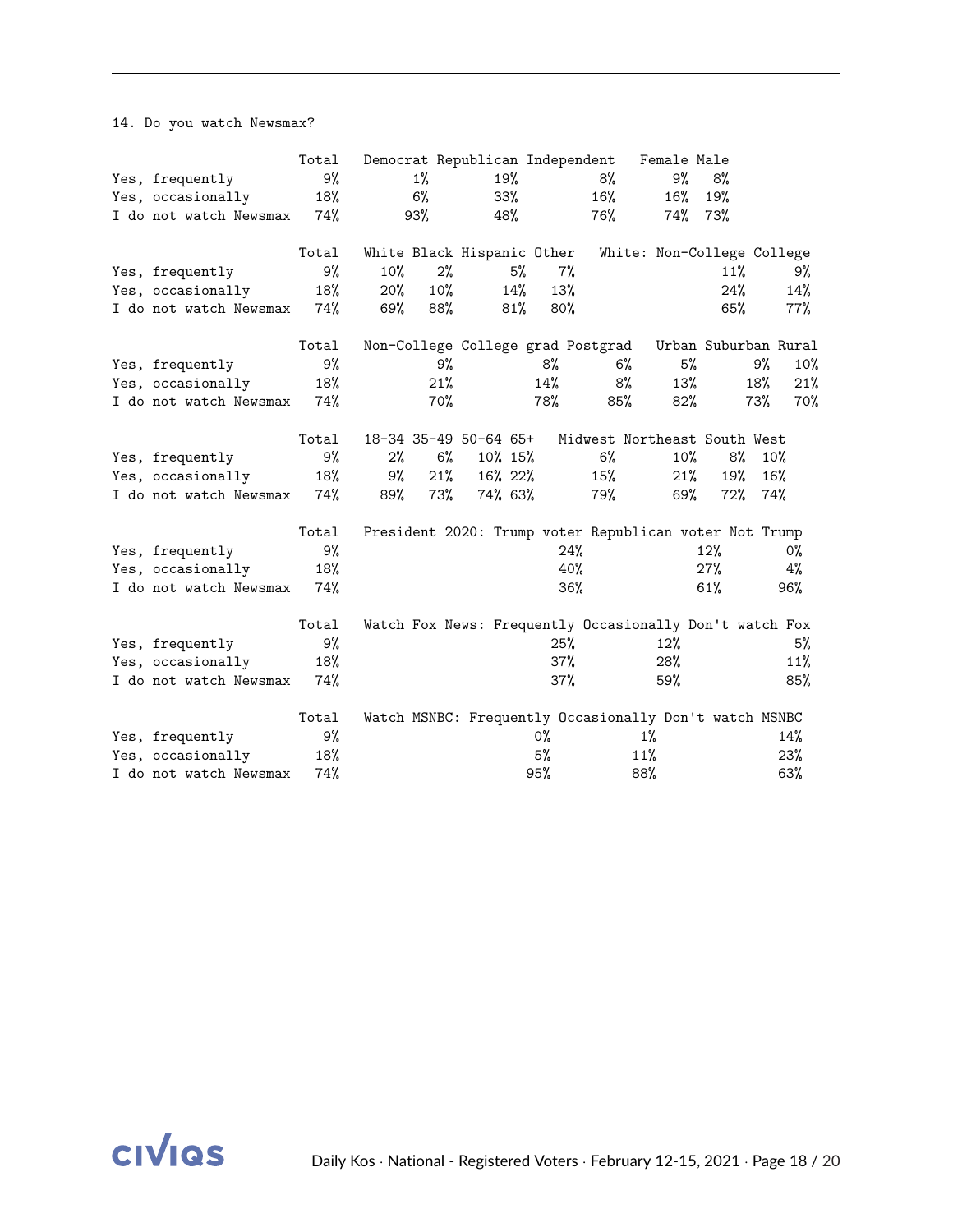15. Do you watch the One America News Network?

|                         | Total |     |     | Democrat Republican Independent |       |        |                                                         | Female Male                |                      |     |        |
|-------------------------|-------|-----|-----|---------------------------------|-------|--------|---------------------------------------------------------|----------------------------|----------------------|-----|--------|
| Yes, frequently         | 8%    |     | 2%  |                                 | 14%   |        | 10%                                                     | 9%                         | 8%                   |     |        |
| Yes, occasionally       | 14%   |     | 4%  |                                 | 25%   |        | 15%                                                     | 13%                        | 15%                  |     |        |
| I do not watch OANN     | 78%   |     | 94% | 61%                             |       |        | 75%                                                     | 78%                        | 78%                  |     |        |
|                         | Total |     |     | White Black Hispanic Other      |       |        |                                                         | White: Non-College College |                      |     |        |
| Yes, frequently         | 8%    | 9%  | 4%  |                                 | $6\%$ | 6%     |                                                         |                            | 10%                  |     | 8%     |
| Yes, occasionally       | 14%   | 15% | 12% |                                 | 11%   | 16%    |                                                         |                            | 17%                  |     | 12%    |
| I do not watch OANN 78% |       | 75% | 84% |                                 | 83%   | 78%    |                                                         |                            | 73%                  |     | $80\%$ |
|                         | Total |     |     |                                 |       |        | Non-College College grad Postgrad                       |                            | Urban Suburban Rural |     |        |
| Yes, frequently         | 8%    |     | 9%  |                                 |       | 7%     | 5%                                                      | $6\%$                      |                      | 8%  | $7\%$  |
| Yes, occasionally       | 14%   |     | 15% |                                 |       | 13%    | 9%                                                      | 10%                        |                      | 15% | 15%    |
| I do not watch OANN     | 78%   |     | 75% |                                 |       | $80\%$ | 86%                                                     | 84%                        |                      | 76% | 78%    |
|                         | Total |     |     | 18-34 35-49 50-64 65+           |       |        | Midwest Northeast South West                            |                            |                      |     |        |
| Yes, frequently         | 8%    | 3%  | 8%  | $9\%$ 11%                       |       |        | 4%                                                      | 8%                         | 10%                  | 10% |        |
| Yes, occasionally       | 14%   | 11% | 15% | 15% 15%                         |       |        | 12%                                                     | $16\%$                     | 15%                  | 13% |        |
| I do not watch OANN 78% |       | 87% | 77% | 76% 74%                         |       |        | 85%                                                     | 75%                        | 75%                  | 78% |        |
|                         | Total |     |     |                                 |       |        | President 2020: Trump voter Republican voter Not Trump  |                            |                      |     |        |
| Yes, frequently         | 8%    |     |     |                                 |       | 22%    |                                                         |                            | 9%                   |     | $1\%$  |
| Yes, occasionally       | 14%   |     |     |                                 |       | 34%    |                                                         |                            | 21%                  |     | 3%     |
| I do not watch OANN     | 78%   |     |     |                                 |       | 44%    |                                                         |                            | 70%                  |     | 96%    |
|                         | Total |     |     |                                 |       |        | Watch Fox News: Frequently Occasionally Don't watch Fox |                            |                      |     |        |
| Yes, frequently         | 8%    |     |     |                                 |       | 13%    |                                                         | 11%                        |                      |     | $6\%$  |
| Yes, occasionally       | 14%   |     |     |                                 |       | 27%    |                                                         | 21%                        |                      |     | 10%    |
| I do not watch OANN     | 78%   |     |     |                                 |       | 60%    |                                                         | 69%                        |                      |     | 84%    |
|                         | Total |     |     |                                 |       |        | Watch MSNBC: Frequently Occasionally Don't watch MSNBC  |                            |                      |     |        |
| Yes, frequently         | 8%    |     |     |                                 |       | $1\%$  |                                                         | $2\%$                      |                      |     | 12%    |
| Yes, occasionally       | 14%   |     |     |                                 |       | 3%     |                                                         | $6\%$                      |                      |     | 20%    |
| I do not watch OANN     | 78%   |     |     |                                 |       | 96%    |                                                         | 91%                        |                      |     | 68%    |